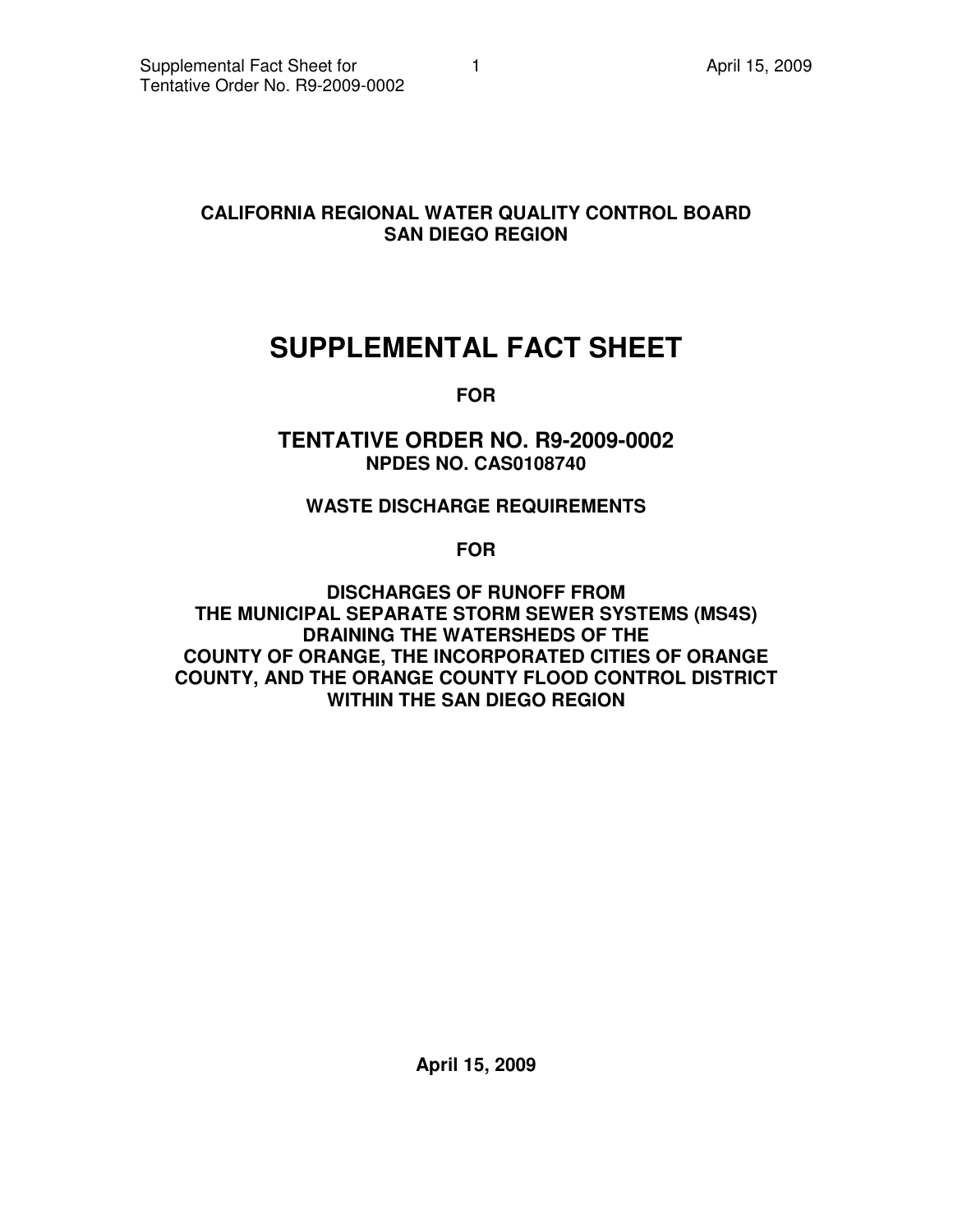## **DISCUSSION:**

Revised Tentative Order No. R9-2009-0002, the Orange County Storm Water Permit, (formerly known as Tentative Orders Nos. R9-2007-0002 and R9-2008- 0001) was distributed for review on March 13, 2009 by the California Regional Water Quality Control Board, San Diego Region (Regional Board). This is the fourth draft of the Orange County MS4 permit intended to replace Order No. R9- 2002-001, which was adopted on February 13, 2002. A public hearing is scheduled to be held on July 1, 2009 at the Ocean Institute in Dana Point. Written comments received by May 15, 2009 will be provided with a written response prior to the public hearing. Written comments or testimony received by 5:00 PM, on June 19, 2009 will be provided to the Regional Board members for their review prior to the July 1, 2009 public hearing. The Regional Board will also consider oral statements at the public hearing. The Regional Board has the option of closing the public comment period at the July 1, 2009 meeting or within a specified time period following the meeting.

#### **CHANGES:**

This document summarizes the significant changes found in Revised Tentative Order R9-2009-0002 when compared to the previous Revised Tentative Order R9-2008-0001 and provides a basis for those changes. This Supplemental Fact Sheet has been released to provide a basis for changes and is not intended to replace the Tentative Fact Sheet for Order R9-2009-0002, of which a redline/strikeout version will be released.

# **I. GENERAL CHANGES**

**Removal of "Urban":** The term urban runoff has been removed throughout Tentative Order R9-2009-002 and replaced with storm water (wet weather) or non-storm water (dry weather) runoff. This clarification is necessary to prevent the misunderstanding that regulation under this permit is subject only to urbanized areas. The term "urban runoff" is not defined in the Code of Federal Regulations or Federal Register in the regulation of phase 1 MS4 discharges.

The discharge of runoff from an MS4 is a "discharge of pollutants from a point source" into waters of the U.S. as defined in the Clean Water Act (CWA). The Permit defines runoff as all flows in a storm water conveyance system (MS4 defined below) and consists of the following components:

- (1) storm water (wet weather flows) and
- (2) non-storm water discharges (dry weather flows).

The Permit defines an MS4 as a conveyance or system of conveyances (including roads with drainage systems, municipal streets, catch basins, curbs, gutters, ditches, man-made channels, or storm drains):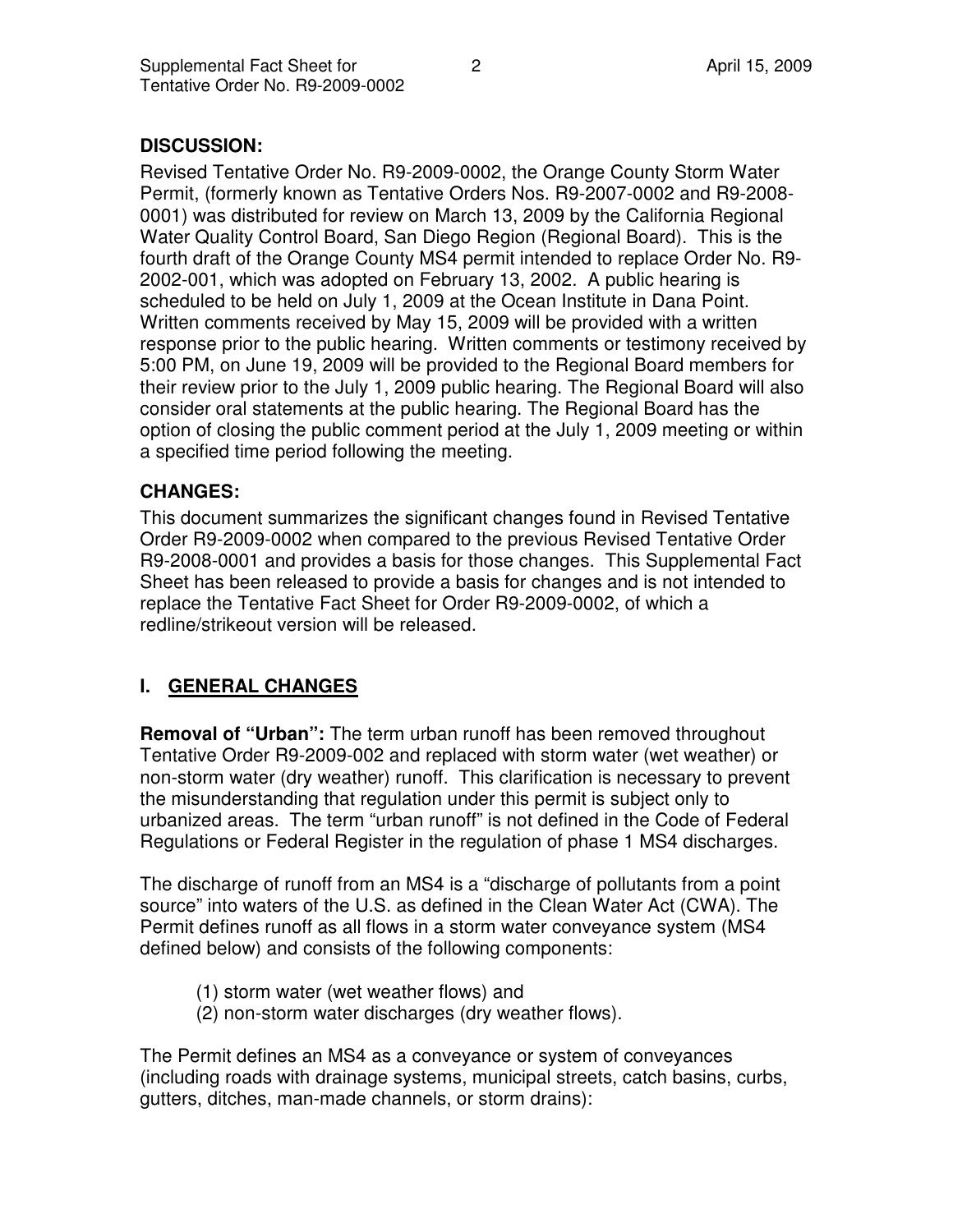- (i) Owned or operated by a State, city, town, borough, county, parish, district, association, or other public body (created by or pursuant to State law) having jurisdiction over disposal of sewage, industrial wastes, storm water, or other wastes, including special districts under State law such as a sewer district, flood control district or drainage district, or similar entity, or an Indian tribe or an authorized Indian tribal organization, or designated and approved management agency under section 208 of the CWA that discharges to waters of the United States;
- (ii) Designated or used for collecting or conveying storm water;
- (iii) Which is not a combined sewer;
- (iv) Which is not part of the Publicly Owned Treatment Works (POTW) as defined at 40 CFR 122.26.

Permit finding D.3.c. includes natural streams that convey runoff as part of the MS4. The presence of an MS4 system is not limited to areas considered to be "urban" in nature. Though the term urban is often referred to specifically as pertaining to cities, runoff means all flows in a storm water conveyance system, regardless of the location of the conveyance system. A conveyance system owned or operated by a State, city, town, borough, county, parish, district, association, or other public body (created by or pursuant to State law), may be located in a setting (e.g. unincorporated area, low density residential) that is not considered by the public to be "urban" in nature. These areas are contributing pollutants to the MS4 system that must be addressed. The term runoff applies to all flows in an MS4 system, no matter where the MS4 may be located in regards to incorporated or unincorporated property.

# **II. FINDINGS**

Findings of Tentative Order R9-2009-0002 have been modified from Tentative Order R9-2008-0001 to provide clarification and address new requirements. New and significantly modified findings of the Tentative Order are provided and discussed below.

**New Finding C.2.** Municipal storm water (wet weather) and non-storm water (dry weather) discharges are likely to contain pollutants that cause or threaten to cause an exceedance of the water quality standards, as outlined in the Regional Board's Water Quality Control Plan for the San Diego Basin (Basin Plan). Wet weather and dry weather discharges are subject to the conditions and requirements established in the Basin Plan for point source discharges. These water quality standards must be complied with at all times, irrespective of the source and manner of discharge.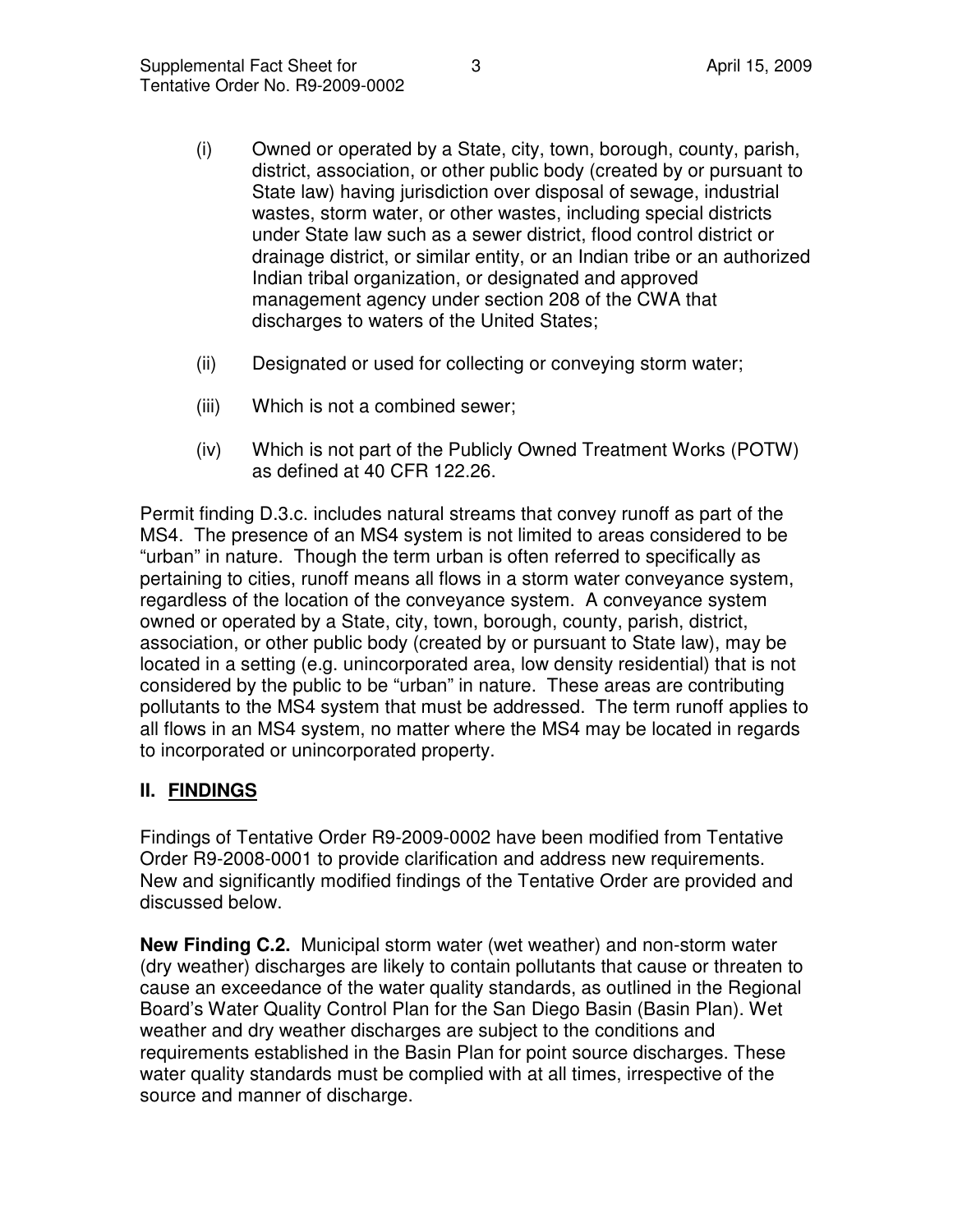**Discussion of Finding C.2.** This finding is a clarification regarding the potential for discharges of storm water and non-storm water to impact the Beneficial Uses as described in the Basin Plan. As such these discharges require Waste Discharge Requirements (WDRs) to ensure that water quality standards are met. Furthermore, since discharges require WDRs, the discharges are subject to the prohibitions, conditions and requirements of the Basin Plan.

In addition, municipal discharges have been split into storm water and non-storm water discharges to represent the differing regulations applicable to storm water and non-storm water, though both types of discharges are likely to contain pollutants.

**New Finding C.8.** Trash is a persistent pollutant which can enter receiving waters from the MS4 resulting in accumulation and transport in receiving waters over time. Trash poses a serious threat to the Beneficial Uses of the receiving waters, including, but not limited to, human health, rare and endangered species, navigation and human recreation.

**Discussion of Finding C.8.** The Copermittees to date have documented high volumes of trash coming from the MS4 system and in receiving waters.<sup>1</sup>

The Basin Plan specifies the following narrative Water Quality Objective (WQO) for Floating Material:

"Waters shall not contain floating material, including solids, liquids, foams, and scum in concentrations which cause nuisance or adversely affect beneficial uses."

The Basin Plan specifies the following narrative WQO for Suspended and Settleable Solids: Material:

"Waters shall not contain suspended and settleable solids in concentrations of solids that cause nuisance or adversely affect beneficial uses."

Additionally, high density urban areas in Southern California have been shown to be responsible for up to 60 percent of the trash that enters receiving waters from the MS4.<sup>2</sup> The retrofitting of existing MS4 systems, such as catch basins, in targeted high trash areas can result in significant reductions in the amount of trash entering receiving waters from the MS4.

Trash, as litter in both solid and liquid form, is consistently found on and adjacent to roadways. A California Department of Transportation Litter Management Pilot Study found that of roadway trash, plastics and Styrofoam accounted for 33

 $\overline{\phantom{a}}$ <sup>1</sup> Aliso Creek Watershed 27th, 28th, 29th and 30th Quarterly Progress Reports. 2007-2008.

<sup>&</sup>lt;sup>2</sup> The City of Los Angeles Meets Trash TMDLs Compliance with CB Inserts and Opening Covers. August 06, 2008.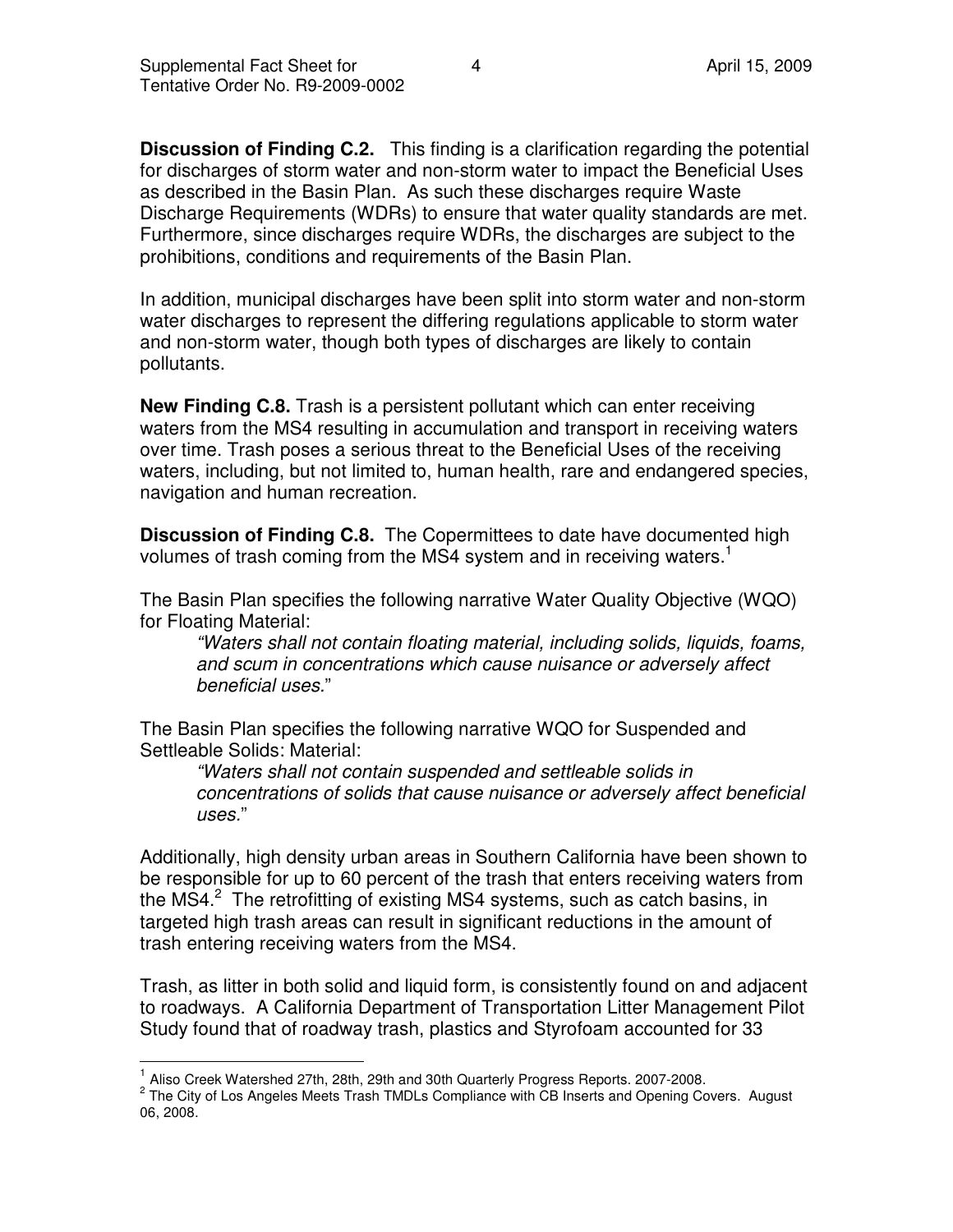percent of trash by weight, and 43 percent by volume. Further, the study found that approximately 80 percent of the litter associated with roadways was floatable, indicating that, without capture, this litter would enter Waters of the State after a storm event, resulting in the impairment of Beneficial Uses. $3$  The study, however, relied upon a mesh capture size of 0.25 inches (6.35 millimeters). This size is too large to effectively capture plastic pre-production pellets (aka "nurdles"), which are roughly 3 mm in size, and likely underestimated the total contribution of plastics. Plastics, including pre-production pellets, have been found to be the dominant pollutant on beaches in the County of Orange.<sup>4</sup> Furthermore, pre-production plastic pellets, which are small enough to be easily digested, have been found to carry persistent organic pollutants, including PCBs and DDT.<sup>5</sup>

**New Finding C.14.** Non-storm water (dry weather) discharges are not considered storm water (wet weather) discharges and therefore are not subject to regulation to the Maximum Extent Practicable (MEP) from CWA 402(p)(3)(B)(iii), which is explicitly for "Municipal and Industrial Stormwater Discharges (emphasis added)." Non-storm water discharges, per CWA 402(p)(3)(B)(ii) are to be effectively prohibited unless specifically exempted. Exempted discharges identified as a source of pollutants are required to be addressed (emphasis added) through prohibition. Dry weather non-storm water discharges have been shown to contribute significant levels of pollutants and flow in arid, urban Southern California watersheds. The Copermittees have identified landscape irrigation, irrigation water and lawn water, previously exempted discharges, as a source of pollutants and conveyance of pollutants to waters of the United States.

**Discussion of Finding C.14.** The federal Clean Water Act (CWA) generally prohibits the "*discharge of any pollutant*" [33 U.S.C. § 1311(a)] from a "*point* source" into the navigable waters of the United States [33 U.S.C. § 1362(12)(A)]. A National Pollutant Discharge Elimination System (NPDES) permit can be obtained that allows conditionally for the discharge of some pollutants [33 U.S.C. § 1342(a)(1)]. The CWA defines point sources as

"discernible, confined and discrete conveyances, including but not limited to, any pipe, ditch, channel, tunnel, conduit, well, discrete fissure" such as a pipe, ditch, container, rolling stock, concentrated animal feeding operation, landfill leachate collections system, vessel or other floating craft from which pollutants are or may be discharged." 33 U.S.C. § 1362; 40 CFR 122.2.

 3 California Department of Transportation District 7 Litter Management Pilot Study. June 26, 2000.

<sup>4</sup> Moore, S.L., Gregorio, D., Carreon, M., Weisberg, S.B. and M. K. Leecaster. 1998. Composition and Distribution of Beach Debris in Orange County, California. Marine Pollution Bulletin. Vol. 42 5

Rios, L.M., Moore, C. and Patrick R. Jones. 2007. Persistent organic pollutants carried by synthetic polymers in the ocean environment. Marine Pollution Bulletin. Vol. 54.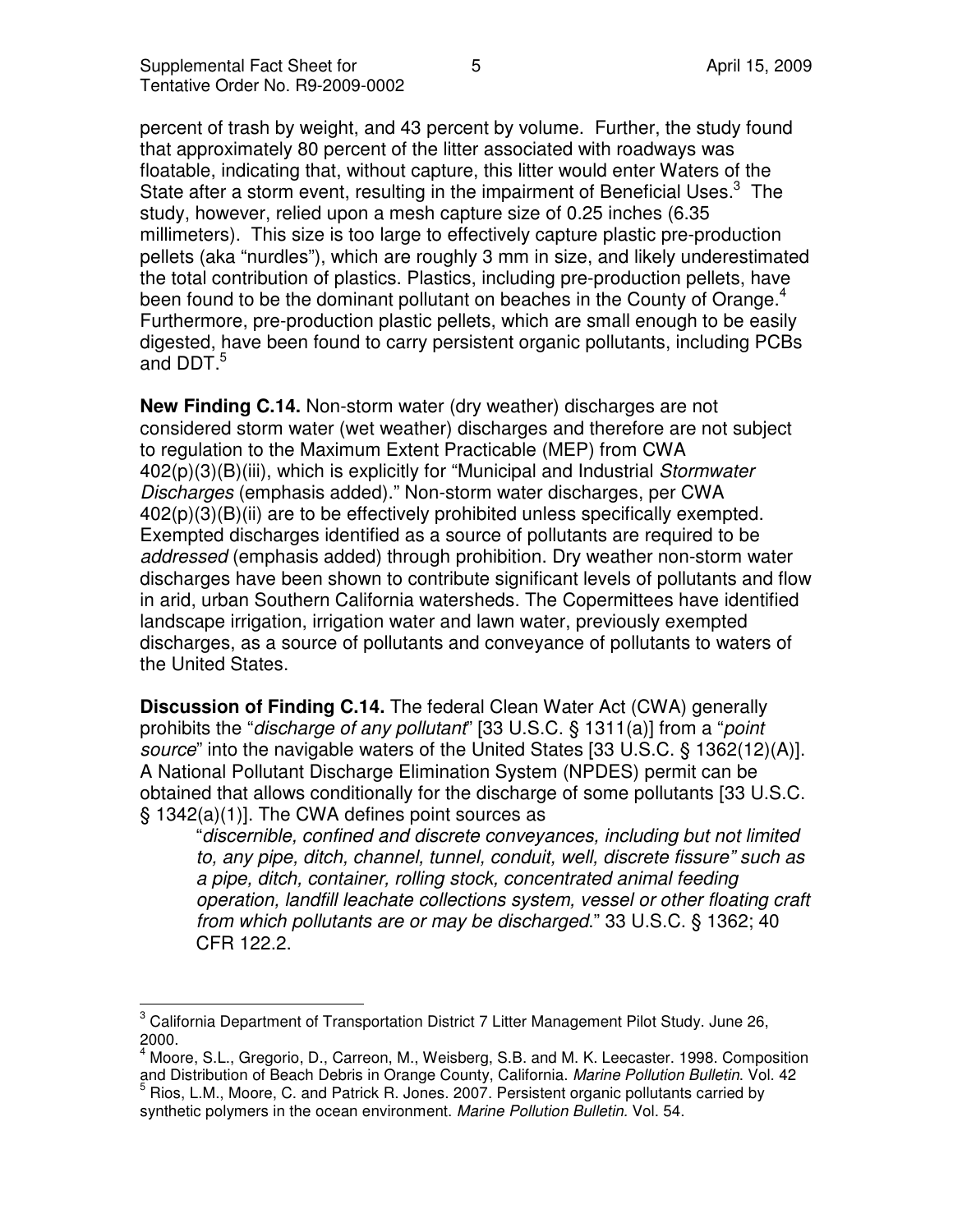The CWA and the California Water Code (CWC) contain specific provisions on how wastewater discharges from point sources are to be permitted. The discharge of runoff from a Municipal Separate Storm Sewer System (MS4) is a "discharge of pollutants from a point source" into waters of the U.S. as defined in CWA Section 402. The permit defines MS4 Runoff as all flows in a storm water conveyance system and consists of storm water (wet weather flows) and nonstorm water discharges (dry weather flows). Furthermore, storm water and nonstorm water discharges contain waste, as defined in the CWC, and pollutants that adversely affect the quality of the waters of the State. The U.S. EPA defines storm water as "storm water runoff, snow melt runoff and surface runoff and drainage" related to storm events or snow melt (40 CFR 122.26(b)(13); 55 Fed. Reg. 47990, 47995).

Federal regulations specifically identify non-storm water discharges as not relating to precipitation events and include runoff from fire fighting flows, landscape irrigation and rising ground water. Initial comments to the federal regulations felt that these types of non-storm water discharges were originally viewed as not likely to have any significant environmental impacts and thus requested to be included as storm water (see Federal Register, Vol. 55, No. 222, pgs. 47995 and 48037). To the contrary, the USEPA did not agree with the comments and the Federal Register states that "Congress did not intend that the term storm water be used to describe any discharge that has a de minimis amount of pollutants, nor did it intend for section 402(p) to be used to provide a moratorium from permitting other non-storm water discharges" [55 Fed. Reg. 47995-96) Instead, non-storm water discharges are Illicit Discharges except for specific discharges identified under 40 CFR 122.26(b) that are not thought to be causing or contributing to a condition of pollution and are therefore exempted from prohibition.

Under CWA 402(p) for Municipal and Industrial Stormwater (emphasis added) Discharges, the CWA states that for (B) Municipal Discharge: permits for discharges from municipal storm sewers  $-$  (ii) shall include a requirement to effectively prohibit non-stormwater discharges into the storm sewers; and (iii) shall require controls to reduce the discharge of pollutants to the maximum extent practicable, including management practices, control techniques and system design and engineering methods, and such other provisions as the Administrator or the State determines appropriate for the control of such pollutants. To "*effectively prohibit*" means that the Permittee is to eliminate discharges into and from the MS4 unless specifically authorized under an NPDES permit independent of the MS4 permit (55 Fed. Reg. 47995).

Non-storm water (dry weather) discharges are not considered a storm water (wet weather) discharges and therefore are not subject to regulation to the Maximum Extent Practicable (MEP) from CWA  $402(p)(3)(B)(iii)$ , which is explicitly for "Municipal and Industrial Stormwater Discharges (emphasis added)". Non-storm water discharges, per CWA 402(p)(3)(B)(ii) are to be effectively prohibited unless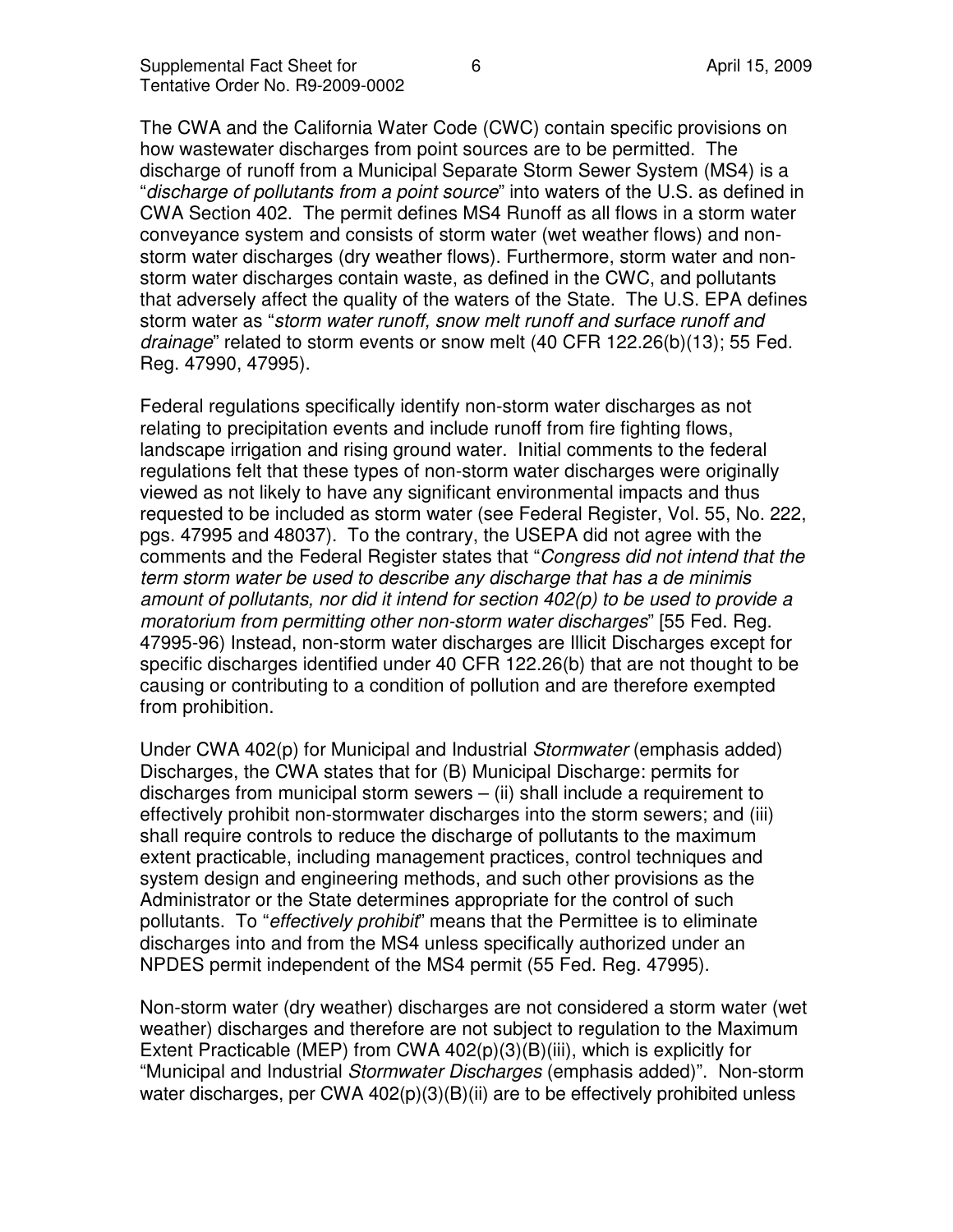specifically exempted (see below). Further, 40 CFR 122.26(d)(2)(iv)(B)(1) requires this prohibition of illicit non-storm water discharges be *addressed* (emphasis added) by:

"implementing and enforcing an ordinance, order or similar means to prevent illicit discharges to the municipal separate storm sewer system ."

Furthermore, under 40 CFR 122.44: for establishing limitations, standards and other permit conditions applicable to NPDES programs administered by the State, 40 CFR 122.44(k) addresses the use of Best Management Practices (BMPs) to control or abate the discharge of pollutants. Non-numerical limitations such as BMPs to control or abate the discharge of pollutants may be authorized only where (2) authorized under section  $402(p)$  of the CWA for control of *storm* water discharges (emphasis added); or where (3) numeric limits are infeasible or where (4) the practices are reasonably necessary to achieve effluent limitations and standards or to carry out the purposes and intent of the CWA.

Best Management Practices (BMPs) are defined in 40 CFR 122.2 as "schedules of activities, prohibition of practices, maintenance procedures, and other management practices to prevent or reduce the pollution of waters of the United States." As described, the prohibition of illicit non-storm water discharges is a BMP prohibitive practice to prevent the discharge of pollution from the MS4 into waters of the United States. In addition, the identification of an exempted nonstorm water discharge as a source of pollutants and subsequent mechanism of prohibition of that discharge would be classified as a BMP.

Municipal Separate Storm Sewer Conveyance System permits are required to effectively prohibit non-storm water discharges into the MS4. For the past 4 permit cycles (19 years), non-numerical limitations (BMPs), including Illicit Discharge Detection and Elimination, have been used to control and abate the discharge of any pollutants in non-storm water discharges.

In 1987, the United States Clean Water Act was amended to include Section 402(p)(3)(B)(iii) which is explicitly for Municipal and Industrial Stormwater Discharges:

"Permits for discharges from municipal Storm sewers … shall include a requirement to effectively prohibit non-stormwater discharges into the storm sewers;"

Order 90-38, adopted on July 16, 1990 was the first MS4 permit for southern Orange County. This permit required the elimination of non-stormwater discharges in the shortest time practicable, and in no case later than July 16, 1995.

Order 90-38, Section V.C "The Permittees shall effectively eliminate all identified illegal/illicit discharges in the shortest time practicable, and in no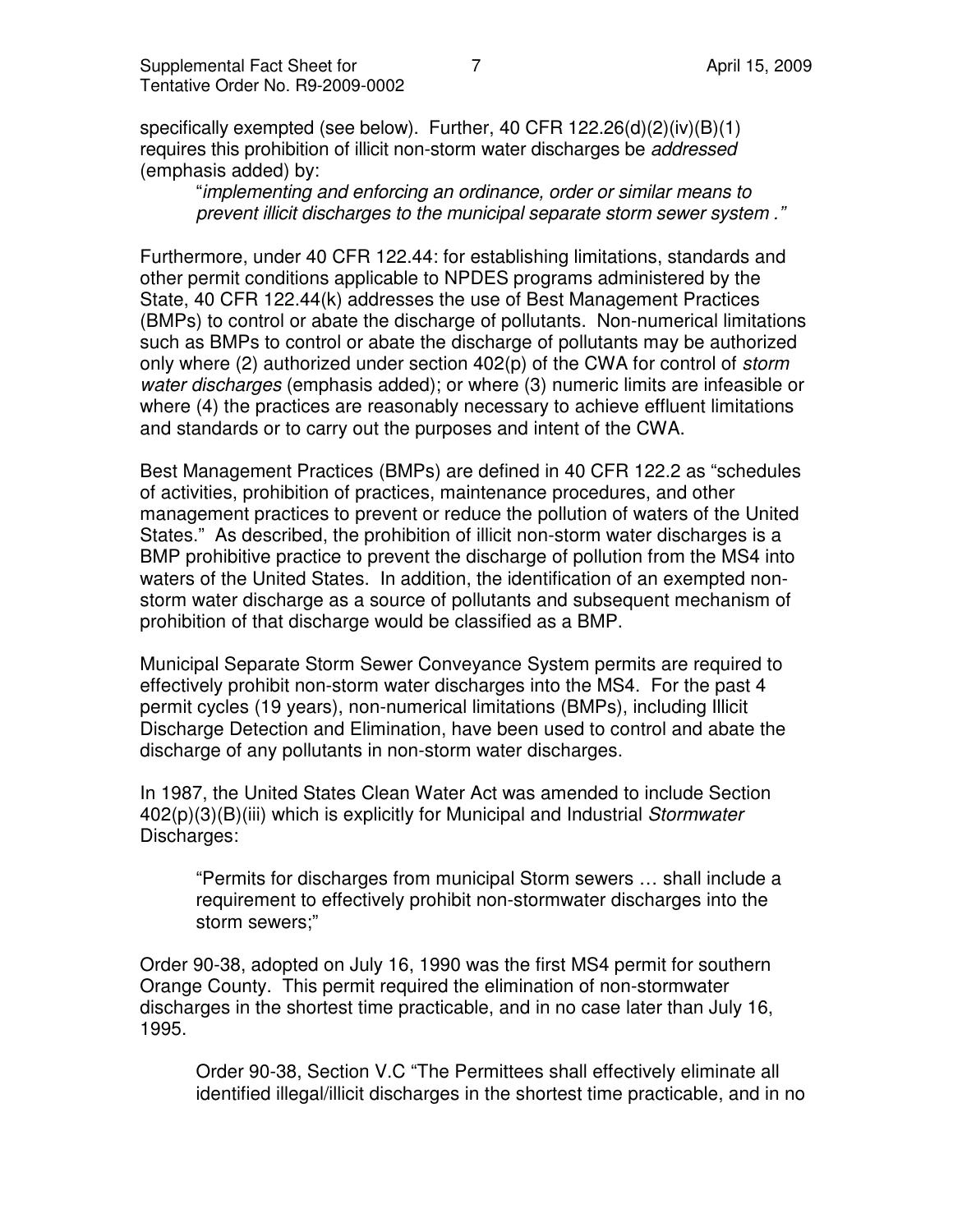case later [than] July 16, 1995 … The following discharges shall not be considered illegal/illicit discharges provided the discharges do not cause or contribute to violations of water quality standards and are not significant contributors of pollutants to waters of the United States: discharges composed entirely of stormwater, discharges covered under an NPDES permit, …"

Although stormwater discharges are listed as not being considered a illegal/illicit discharge, non-stormwater discharges are not listed and therefore are considered an illegal/illicit discharge under Order 90-38.

Order 96-03, adopted on August 8, 1996, replaced Order 90-38 and prohibited non-storm water discharges in slightly different language:

Order 96-03 Section III.5 "Non-storm water discharges from public agency activities into waters of the U.S. are prohibited unless the non-storm water discharges are permitted by an NPDES permit or are included in item 3, above…"

Order R9-2002-0001, adopted on February 13 2002, replaced Order 96-03. While numeric effluent limits on non-stormwater dry weather discharges were not required in R9-2002-001, the previous order did require prohibition of non-storm water discharges in almost identical language to the current revision of the tentative Order:

R9-2002-0001 Section B.1 "Each Copermittee shall effectively prohibit **all**  types of non-storm water discharges into its Municipal Separate Storm Sewer System (MS4) unless such discharges are either authorized by a separate NPDES permit; or not prohibited in accordance with B.2 and B.3 below."

Copermittees have been accorded ample opportunity to eliminate unauthorized non-storm water discharges from the MS4 that are causing or contributing to the exceedance(s) of WQOs, including the identification of any exempted discharges as a source of pollutants. To date, however, dry weather receiving water monitoring conducted by Copermittees has shown consistent exceedances of Basin Plan Objectives (BPOs) and the California Toxic Rule (CTR) for pollutants consistently found to be present in runoff from MS4 systems. Furthermore, multiple receiving waters within the Copermittees jurisdiction are 303(d) listed for pollutants whose known source includes wet and dry weather runoff. Those pollutants include: Indicator Bacteria, Phosphorous, Toxicity and Turbidity. Additional 303(d) listings within the Copermittees jurisdiction for Benzo(b)fluoranthene, Dieldrin, Sediment Toxicity, Chlorides, Sulfates and DDE have a source that has yet to be determined.

Given the ineffectiveness to date of BMPs in controlling and abating 303(d) listed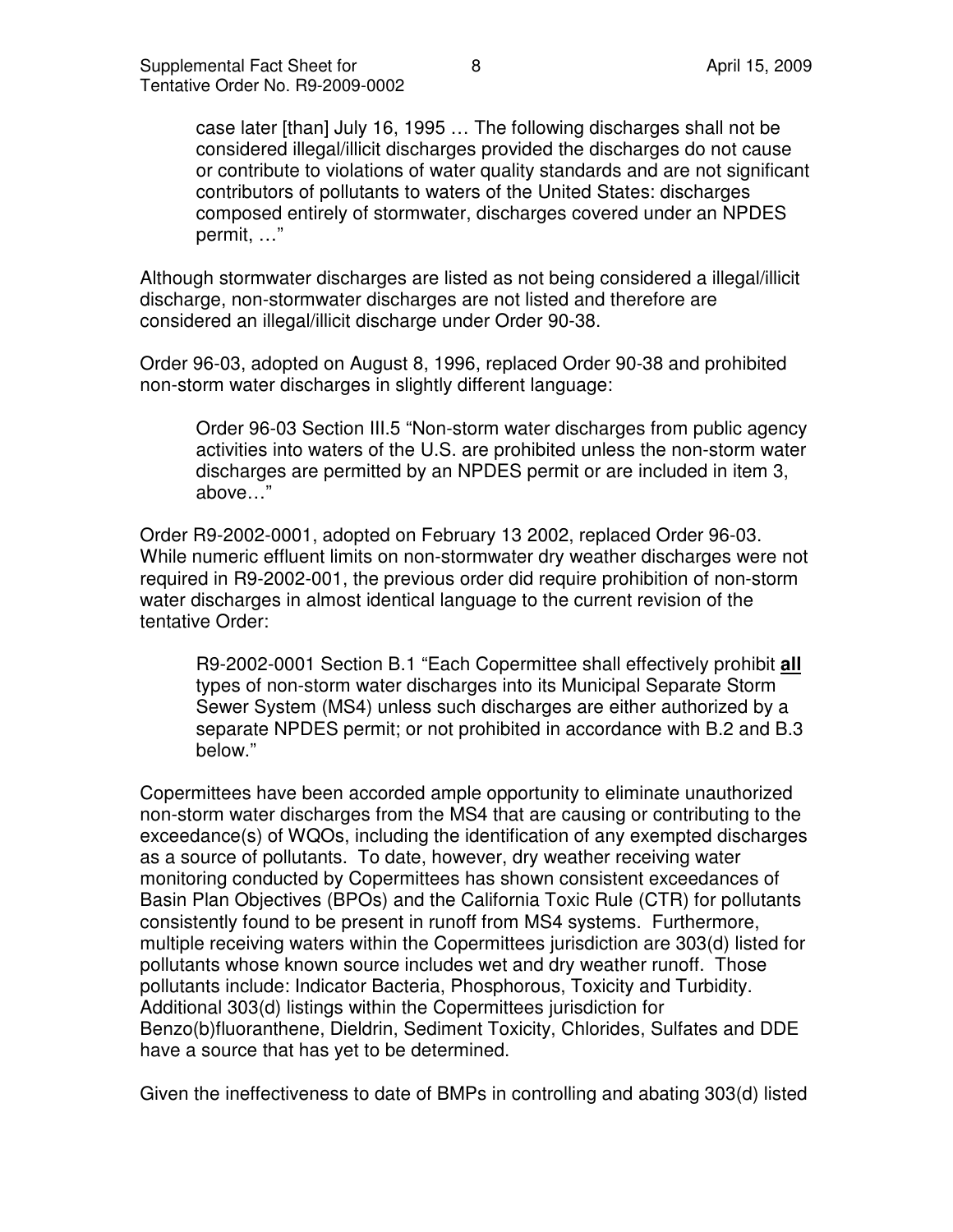$\overline{\phantom{a}}$ 

pollutants in non-storm water discharges (see above), numeric effluent limitations on those pollutants are necessary to protect the Beneficial Uses of Waters of the State from point source dry weather non-storm water runoff as established by 40 CFR 122.44(k). Furthermore, imposition of non-storm water NELs provide a quantitative assessment of the assumption that exempted non-storm water discharges are not causing or contributing to a condition of pollution or an exceedance of water quality standards. USEPA guidance<sup>6</sup> on water quality based effluent limitations in storm water permits states:

"Numeric water quality-based effluent limitations provide a greater degree of confidence that a discharge will not cause or contribute to an exceedance of the water quality standards, because numeric water quality-based effluent limitations are derived directly from the numeric component of those standards. In addition, numeric water quality-based effluent limitations can avoid the expense associated with overly protective treatment technologies because numeric water quality-based effluent limitations provide a more precisely quantified target for Permittees."

Non-storm water NELs also can provide a greater degree of confidence for the Copermittee that they are in compliance with the Permit requirements rather than the current resource intensive and judgement based determination of compliance with the current narrative effluent limitations. The 303(d) listing of those pollutants and the subsequent identification of MS4 runoff as a source of pollutants has established reasonable potential and the necessity for water quality based effluent limits (WQBELs) to be developed. Per 40 CFR 122.44(d)(1), WQBELS apply when there is reasonable potential for Water Quality Standards (WQS) to be exceeded.

Additionally, dry weather loading of pollutants from natural, undeveloped areas in Southern California has been shown to typically be one to two orders of magnitude lower than the contribution from developed areas.<sup>7</sup> Dry weather flows have been shown to account for 10 to 57 percent of total annual volume in arid, developed Southern California watersheds.<sup>8,9</sup> Dry weather runoff from developed areas (i.e. streets, parking lots and irrigated landscapes) is likely to contain pesticides, persistent organic pollutants, heavy metals, nutrients, bacteria and sediments.<sup>6,7,10</sup> In arid, developed watersheds dry weather loading can contribute a significant percentage of the total annual pollutant load for metals and

<sup>&</sup>lt;sup>6</sup> United States Environmental Protection Agency, "Interim Permitting Approach for Water Quality-Based Effluent Limitations in Storm Water Permits", 61 FR 43761, August 1996.

 $^7$  Stein E.D. and V.K. Yoon 2007. Dry Weather Flow Contribution of Metals, Nutrients, and Solids from Natural Catchments. Water, Air, & Soil Pollution. Vol. 190.

<sup>&</sup>lt;sup>8</sup> McPherson, T.N., Burian, S.J., Turin, H.J., Stenstrom, M.K. and I.H. Suffet. 2002. Comparison of the pollutant loads in dry wet weather runoff in a Southern California urban watershed. Water Science and Technology. Vol. 45, no. 9.

<sup>&</sup>lt;sup>9</sup> Stein E.D. and D. Ackerman 2007. Dry Weather Water Quality Loadings in Arid, Urban Watersheds of the Los Angeles Basin, California, USA. Journal of the American Water Resources Association. Vol. 43, Iss. 2.

<sup>&</sup>lt;sup>10</sup> Hipp, B., Alexander, S. and T. Knowles. 1993. Use of resource-efficient plants to reduce nitrogen, phosphorus, and pesticide runoff in residential and commercial landscapes. Water Science and Technology**.**  Vol. 28**,** no. 3-5**.**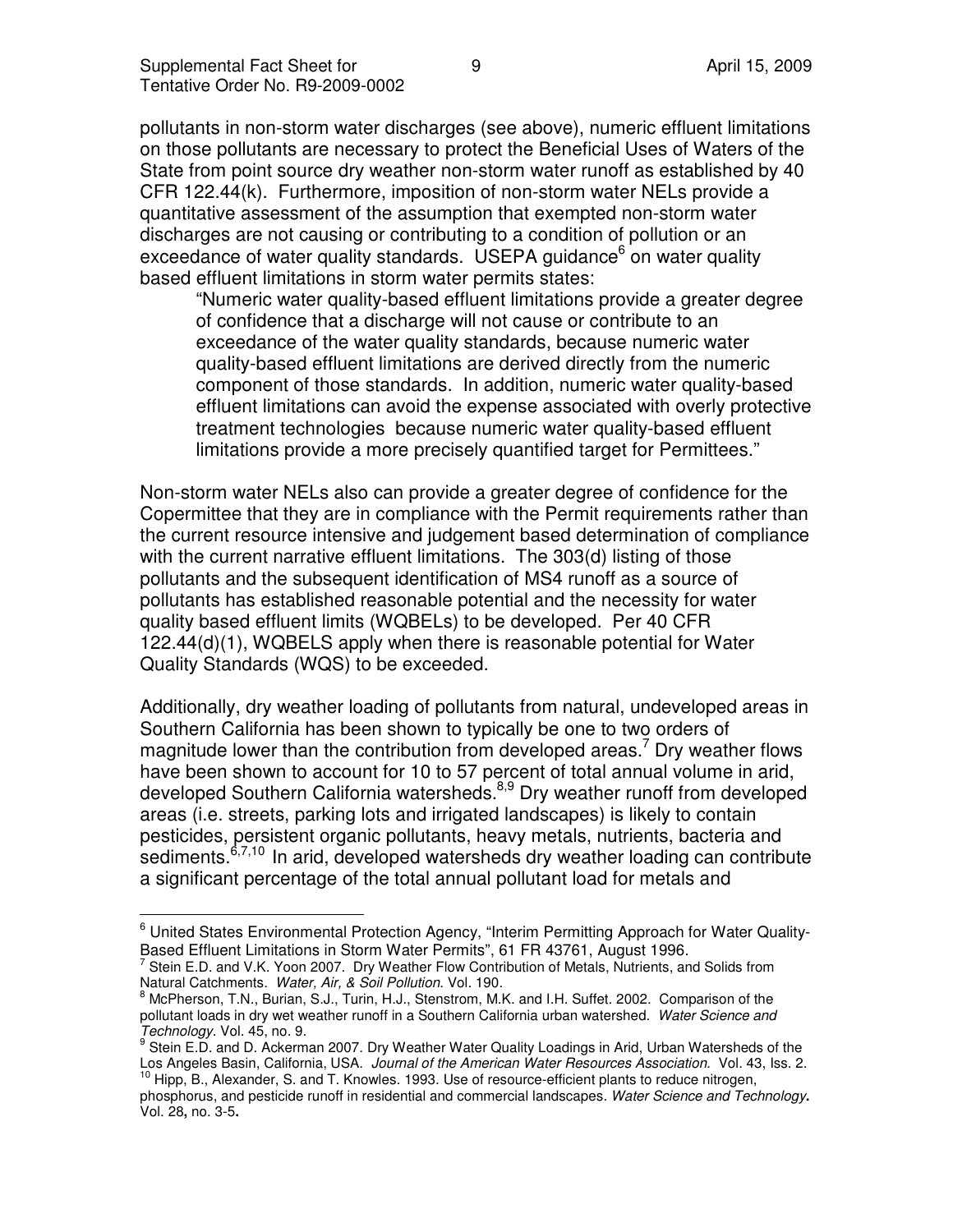nutrients. Dry weather loading has been shown to contribute 20 to 50 percent of total trace metals and up to 24 percent of total nutrients annually.<sup>7,8</sup> Dry weather non-storm water loading of trace metals occurs predominately in the dissolved form, which has a higher bioavailability to organisms than wet weather metals, which are predominantly particle-bound. Consequently, BMPs implemented that focus on removal of suspended solids and prevention of sediment runoff during storm flows are likely to have little effect on removing dry weather trace metals.<sup>7</sup>

Current Region-wide Bioassessment data indicates roughly 75 percent of streams have impaired (poor or very poor) Index of Biotic Integrity (IBI) scores, which is in part due to water chemistry.<sup>11</sup> Bioassessment monitoring from Fall 2006/Spring 2007, done by Copermittees as required under Order R9-2002-001, showed all sites, excluding reference sites, as having "Poor" or "Very Poor" IBI scores. Reference sites were either "Fair" or "Good."<sup>12</sup> However, Southern California studies indicate that 10 percent of storm drains contribute up to 85 percent of dry weather loads.<sup>13</sup> This indicates that a relatively small level of effort can result in significant improvements in water quality.

40 CFR 122.26(d)(2)(iv)(B)(1) allows for certain exempted non-storm water discharges into and from the MS4 (e.g. rising ground water). If any exempted discharges, however, are identified as a source of pollutants, they are required to be *addressed* (emphasis added) through prohibition. Non-storm water discharges are not subject to MEP, and should either be prohibited and addressed via ordinance, order or similar means or exempted under the 40 CFR 122.26(d)(2)(iv)(B)(1) exemption list if not identified as a source of pollutants. The prohibition of previously exempted discharges of non-storm water to waters of the United States from an MS4, conforms with United States Code requirements for standards and enforcement for effluent limitations to meet water quality standards  $(33 \text{ U.S.C. } 1311(b)(1)(C)).$ 

The Federal Register (Vol. 55, No. 222, pg. 48037) makes it clear that municipalities are to have a management system in place that addresses exempted non-storm water discharges found to be a source of pollutants to waters of the United States. Furthermore, the Director (in California the State acts as Director) may include permit conditions that either require municipalities to prohibit or otherwise control any exempted non-storm water discharges where appropriate.

To date the Copermittees have identified overspray and drainage from potable and reclaimed water landscape irrigation as a substantial source and conveyance mechanism for pollutants into waters of the United States. Irrigation runoff into the

 $\overline{\phantom{a}}$ <sup>11</sup> Busse, L., Gibson, D., Pohlman, A. and K. A. Voss. Biotic Integrity of streams in San Diego since 1998. FOURTH BIENNIAL CALIFORNIA NONPOINT SOURCE POLLUTION CONFERENCE, MAY 5-7, 2008.

<sup>12</sup> November 15, 2007. 2006-2007 Unified Annual Progress Report Program Effectiveness Assessment (San Diego Region).

<sup>&</sup>lt;sup>13</sup> Stein E.D. and L.L. Tiefenthaler 2005. Dry-Weather Metals and Bacteria Loading in an Arid, Urban Watershed: Ballona Creek, California. Water, Air, & Soil Pollution. Vol. 164.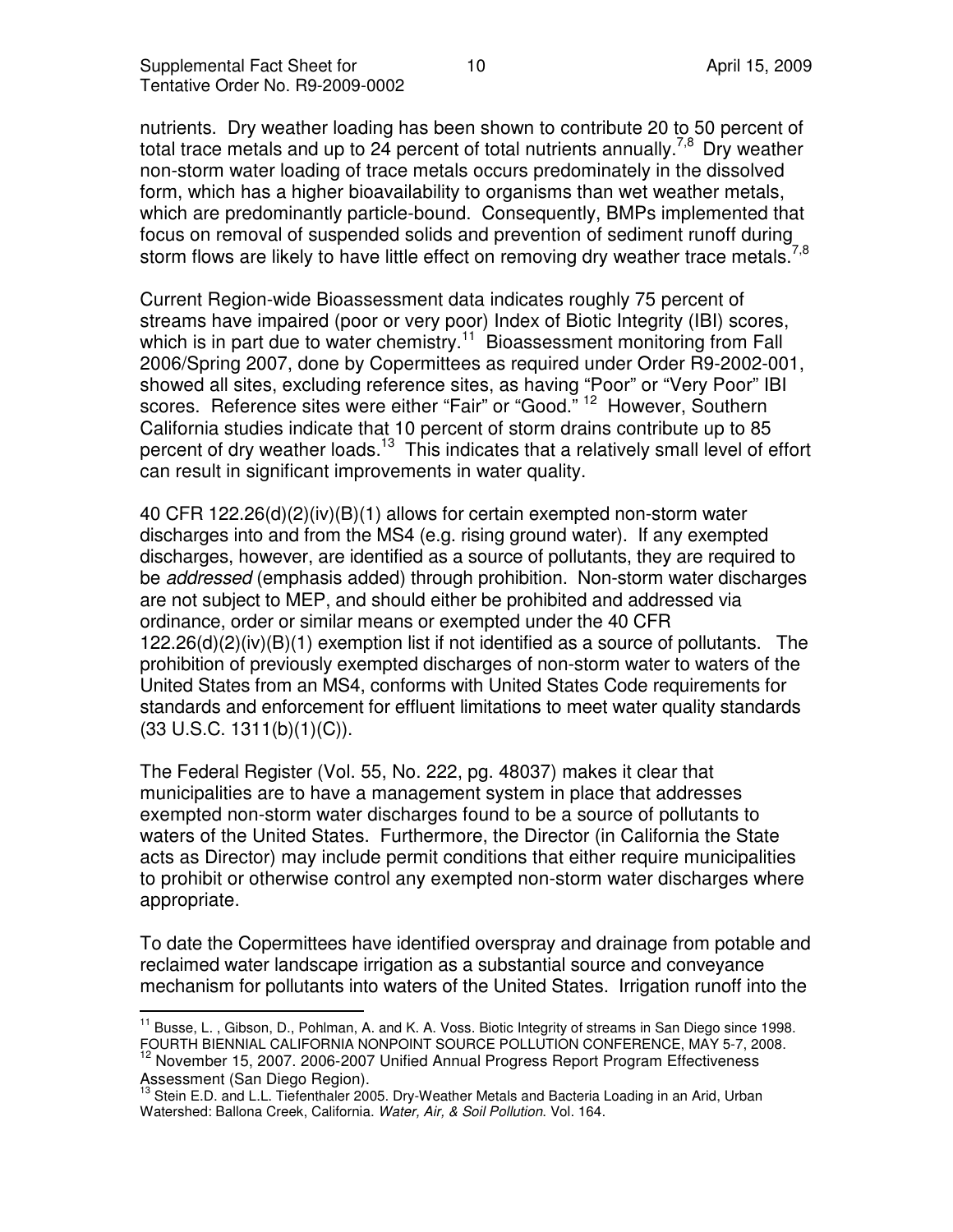MS4, as identified by the Copermittees, is a source of pollutants to waters of the United States, and is required to be addressed (emphasis added) as an illicit discharge per 40 CFR 122.26(d)(2)(iv)(B)(1) by prohibition through implementing and enforcing an ordinance, order or similar means. The Copermittees have identified irrigation water as a source of pollutants and conveyance of pollutants to waters of the United States, when applied improperly in excess and therefore enters the MS4, in the following documents:

• Per requirements of 401 Water Quality Certification 02C-055, the County of Orange conducted a **Drainage Area Reconnaissance and Urban Runoff Characterization study**. From the reconnaissance and characterization, the County of Orange determined that:

"…water quality results provided two important findings." First, "analytical data strongly indicates that irrigation overspray and drainage constitutes a very substantial source and conveyance mechanism for fecal indicator bacteria into Aliso Creek, and suggests that reduction measures for this source of urban runoff could provide meaningful reduction in bacteria loading to the stream."

• Aliso Creek, currently 303(d) listed as impaired for Indicator Bacteria, is included in the Bacteria Project I TMDL adopted by the Regional Board on December 12, 2007. Secondly, reclaimed water high in electrical conductivity and Nitrate was indicated as:

> "…the source water at three of the excessive runoff locations (P1,P2,J01). These dissolved nitrogen concentration and flow rates create relatively high nitrogen loadings, which have the potential to contribute to undesirable levels of periphytic algal growth in Aliso Creek."

- On November 15, 2007 the **Unified Annual Progress Report Program Effectiveness Assessment** for the 2006-2007 reporting period was submitted by the Copermittees. Within the report, the Copermittees demonstrate that a "wide range of constituents exceeded the tolerance interval bounds", including orthophosphate. Tolerance interval bounds are pollutant levels set by the Copermittees that represent when a problem may be occurring. These tolerance levels sometimes equate with Basin Plan Objectives (BPOs) and California Toxic Rules (CTR) and USEPA Criteria. The report states that "high levels of orthophosphate concentration are most likely the result of fertilizer runoff or reclaimed water runoff". Aliso Creek is currently 303(d) listed as impaired for phosphorous.
- On November 15, 2007 the **Watershed Action Plan Annual Report**(s) for the 2006-2007 reporting period was submitted by the County of Orange, Orange County Flood Control District and Copermittees within the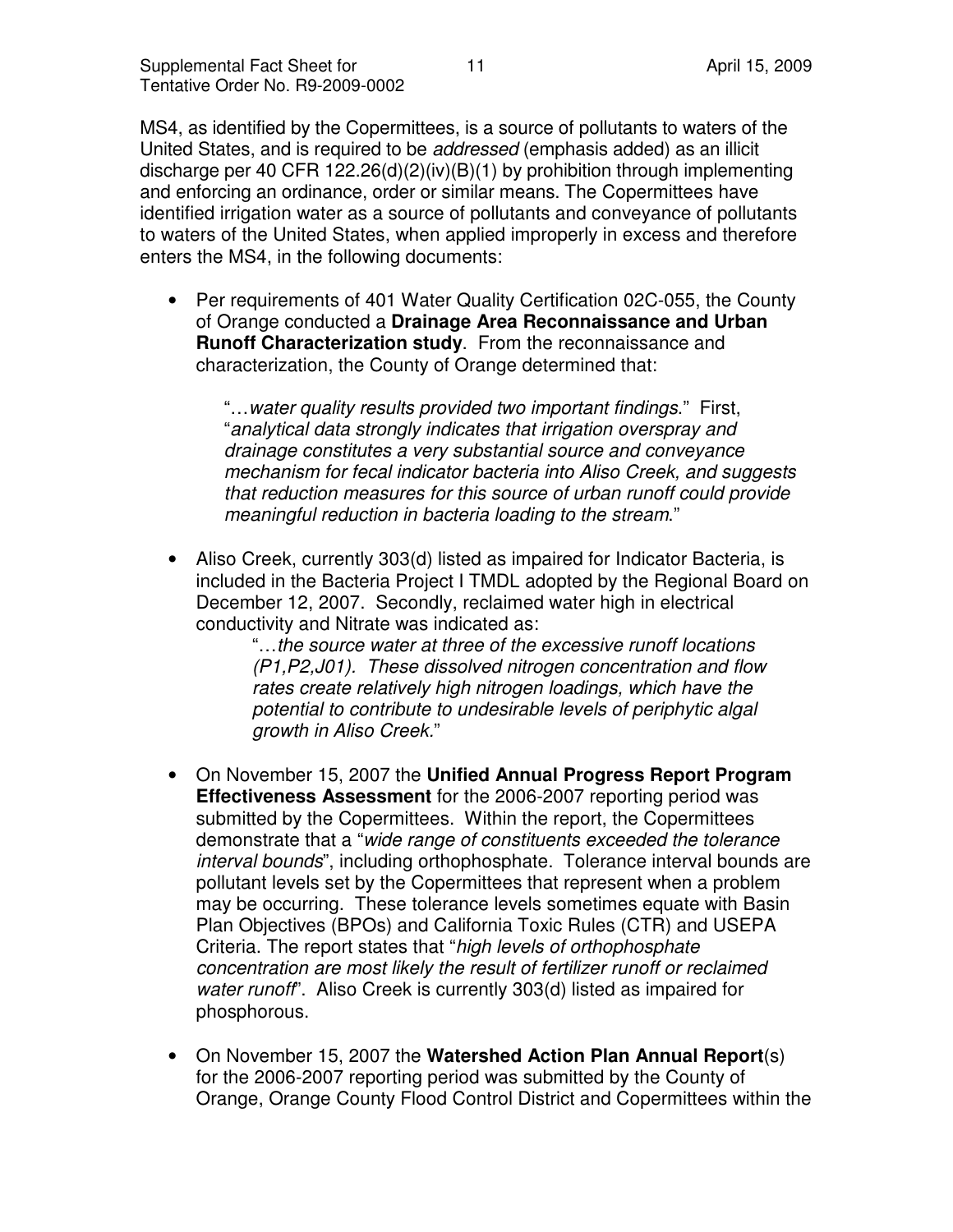San Juan Creek, Laguna Coastal Streams, Aliso Creek, and Dana Point Coastal Streams Watersheds. San Juan Creek, Laguna Coastal Streams, Aliso Creek and Dana Point Coastal Streams are all currently 303(d) listed as impaired for Indicator Bacteria within their watersheds and/or in the Pacific Ocean at the discharge points of their watersheds. These locations are included in the Bacteria Project I TMDL adopted by the Regional Board on December 12, 2007. The Copermittees, within their Watershed Action Strategy Table for Fecal Indicator Bacteria

"Support programs to reduce or eliminate the discharge of anthropogenic dry weather nuisance flow throughout the […] watershed. Dry weather flow is the transport medium for bacteria and other 303(d) constituents of concern". Additionally, they state that "conditions in the MS4 contribute to high seasonal bacteria propagation in-pipe during warm weather. Landscape irrigation is a major contributor to dry weather flow, both as surface runoff due to over-irrigation and overspray onto pavements; and as subsurface seepage that finds its way into the MS4."

• In 2006, the State Water Quality Control Board (State Board) allocated Grant funding to the **SmartTimer/Edgescape Evaluation Program (SEEP)**. Project partners include the following Copermittees: the Cities of Aliso Viejo, Dana Point, Laguna Beach, Laguna Hills, Laguna Nigel, Laguna Woods, Lake Forest, Mission Viejo, Rancho Santa Margarita and San Juan Capistrano. Also included in the study were the Metropolitan Water District of Southern California, the Department of Agriculture and ten south Orange County water districts. The project targets irrigation runoff by retrofitting existing development and documenting the conservation and runoff improvements. The Grant Application states that:

"Irrigation runoff contributes flow & pollutant loads to creeks and beaches that are 303(d) listed for bacteria indicators."

Furthermore, the grant application states:

"Regional program managers agree that the reduction and/or elimination of irrigation-related urban flows and associated pollutant loads may be key to successful attainment of water quality and beneficial use goals as outlined in the San Diego Basin Plan and Bacteria TMDL over the long term."

This is reinforced in the project descriptions and objectives:

"Elevated dry-weather storm drain flows, composed primarily in the South Orange County Region of landscape irrigation water wasted as runoff, carry pollutants that impair recreational use and aquatic habitats all along Southern California's urbanized coastline. Storm drain systems carry the wasted water, along with landscape derived pollutants such as bacteria, nutrients and pesticides, to local creeks and the ocean. Given the local Mediterranean climate, excessive perennial dry season stream flows are an unnatural hydrologic pattern, causing species shifts in local riparian communities and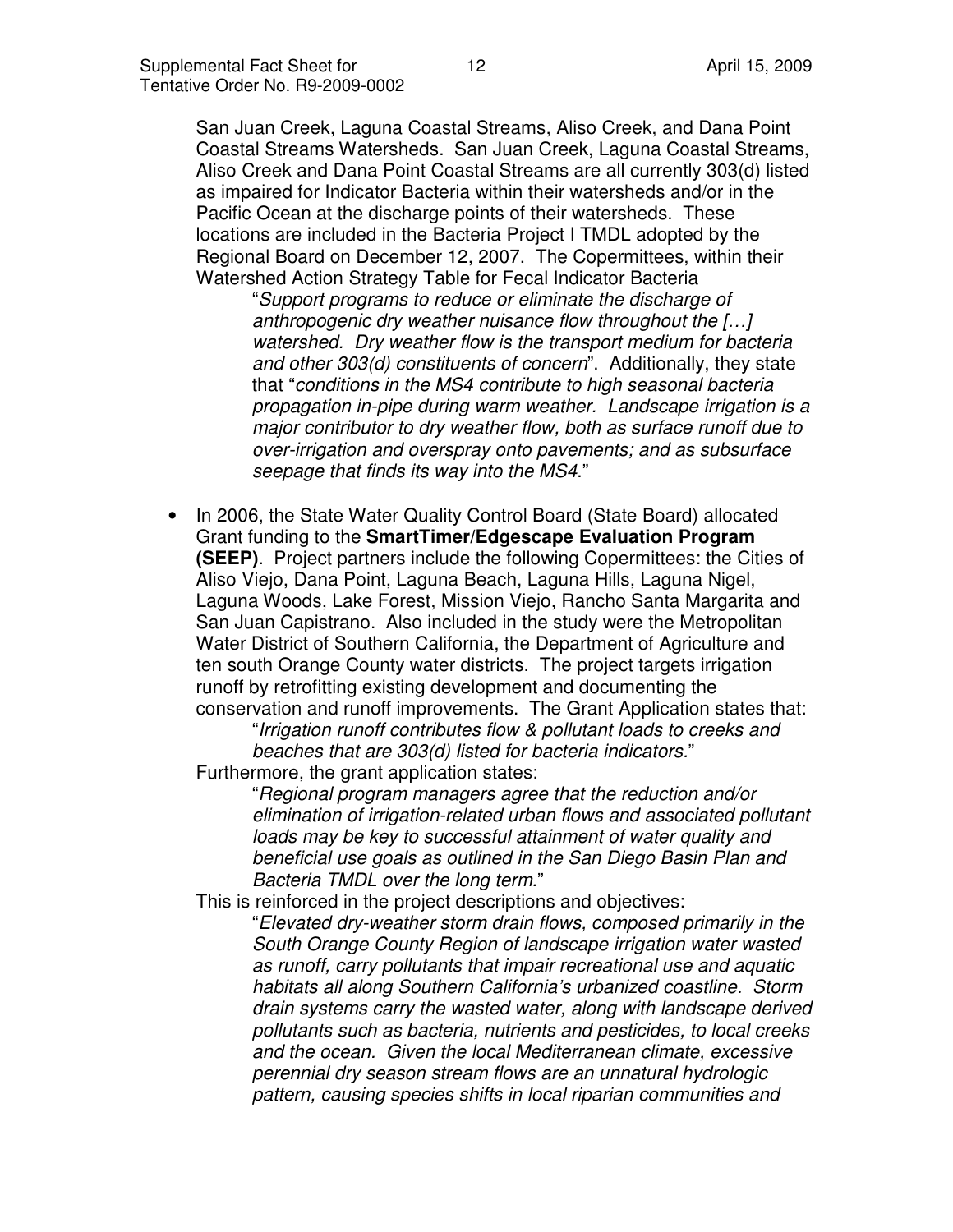warm, unseasonal contaminated freshwater plumes in the nearshore marine environment".

The basis of this grant project, conducted by the Copermittees and additional water use partners, is that over-irrigation (landscape irrigation, irrigation water and lawn watering) into the MS4 is a source and conveyance of pollutants. In addition, they indicate that this alteration of natural flows is impacting the Beneficial Uses of Waters of the State and U.S.

**Revised Finding D.1.f.** Runoff needs to be addressed during the three major phases of urban development (planning, construction, and use) in order to reduce the discharge of pollutants from storm water to the MEP, eliminate pollutants in dry weather flows and protect receiving waters. Urban development which is not guided by water quality planning policies and principles can unnecessarily result in increased pollutant load discharges, flow rates, and flow durations which can negatively impact receiving water beneficial uses. Construction sites without adequate BMP implementation result in sediment runoff rates which greatly exceed natural erosion rates of undisturbed lands, causing siltation and impairment of receiving waters. Existing urban development generates substantial pollutant loads which are discharged in urban runoff to receiving waters.

**Discussion of Finding D1.f.** This Finding has been changed to reflect storm water and non-storm water regulations. See discussion of Finding C.14 above.

**New Finding D.1.h.** This Order establishes Municipal Action Levels (MALs) for selected pollutants based on nationwide Phase I MS4 monitoring data for pollutants in storm water. The MALs were computed using the statistical based population approach, one of three approaches recommended by the State Board's Storm Water Panel in its report, "The Feasibility of Numerical Effluent Limits Applicable to Discharges of Storm Water Associated with Municipal, Industrial and Construction Activities (June 2006)." MALs are identified in Section D of this Order. Copermittees shall implement a timely, comprehensive, cost-effective storm water pollution control program to reduce the discharge of pollutants in storm water from the permitted areas so as not to exceed the MALs. MALs express an integration of the adequacy/inadequacy of programmatic measures and BMPs required in this Order. The exceedance of an MAL will create a presumption that MEP control requirements are not being met.

**Discussion of Finding D.1.h.** Section 402(p) of the CWA states MS4 permits for storm water shall require controls to reduce the discharge of pollutants to the maximum extent practicable, including management practices, control techniques and system, design and engineering methods, and such other provisions as the Administrator or the State determines appropriate for the control of such pollutants. This includes requiring numeric effluent limits for storm water. MALs have been determined to be the appropriate regulatory measurement of achieving the Maximum Extent Practicable for reduction of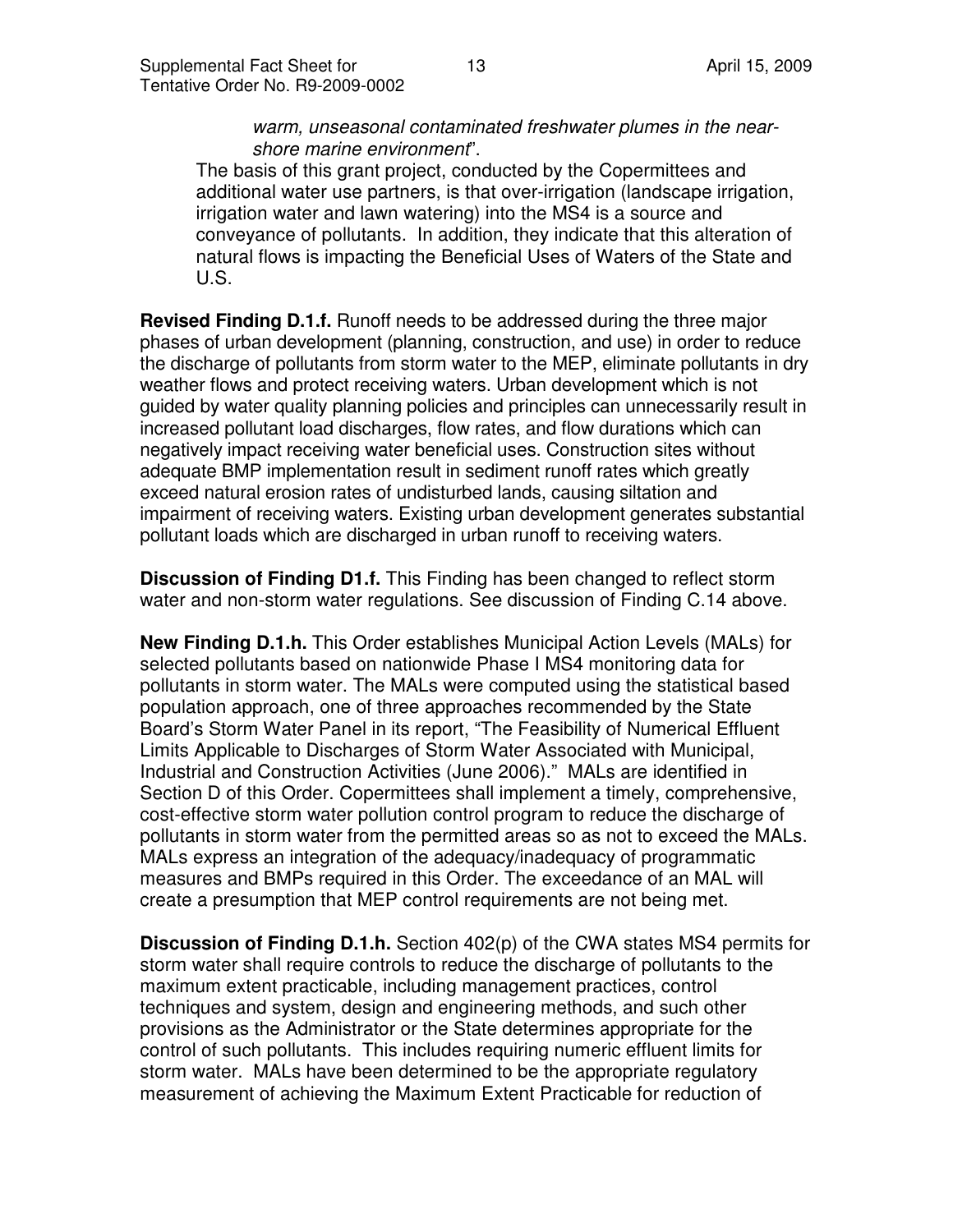pollutants in storm water discharges.

MALs represent the lowest 10 percent of pollutant reduction for all MS4 Phase I programs discharging to waters of the United States. For the past 4 permit cycles (19 years), Copermittees have utilized non-numerical limitations (BMPs) to control and abate the discharge of any pollutants in storm water discharges to the MEP. Copermittees have been accorded 19 years to research, develop, and deploy BMPs that are capable of reducing storm water discharges from the MS4 to levels represented in MALs. Municipal Action Levels are set at such a level that any violations of MALs will be causing or contributing to the exceedance(s) of WQOs (California Toxic Rule and Basin Plan Objectives) and are impairing the Beneficial Uses of waters of the State.

Compliance with MAL levels is considered at least compliant with the Maximum Extent Practicable (MEP) regulation for storm water. Compliance with set MALs is considered MEP as 90 percent of all Phase I MS4 samples are in compliance with the numeric MALs, including those MS4 programs which may not be in their 4<sup>th</sup> permit term. Therefore, it is feasible for Copermittees to meet MALs as the MEP.

Copermittees are required to implement ordinances to prohibit the discharge of pollutants into and from the MS4, as well as to actively enforce those existing ordinances [both of which are considered Best Management Practices (BMPs)]. Enforcement actions (e.g. stop work orders) and the enacting of new and revised ordinances can be taken by any of the Copermittees to ensure the reduction of pollutants to the MEP. Exceedance of MALs for pollutants from the MS4 indicates that the BMPs are not being implemented to the MEP.

**Revised Finding D.2.c.** Use of Low-Impact Development (LID) site design BMPs at new development, redevelopment and retrofit projects can be an effective means for minimizing the impact of runoff discharges from the development projects on receiving waters. LID is a site design strategy with a goal of maintaining or replicating the pre-development hydrologic regime through the use of design techniques. LID site design BMPs help preserve and restore the natural hydrologic cycle of the site, allowing for filtration and infiltration which can greatly reduce the volume, peak flow rate, velocity, and pollutant loads of runoff. Current runoff management, knowledge, practice and technology has resulted in the use of LID BMPs as an acceptable means of meeting the MEP standard.

**Discussion of Finding D.2.c.** The Clean Water Act (CWA) is the cornerstone of surface water quality protection in the United States. (The Act does not deal directly with ground water nor with water quantity issues.) The statute employs a variety of regulatory and nonregulatory tools to sharply reduce direct pollutant discharges into waterways, and manage polluted runoff. These tools are employed to achieve the broader goal of restoring and maintaining the chemical, physical, and biological integrity of the nation's waters so that they can support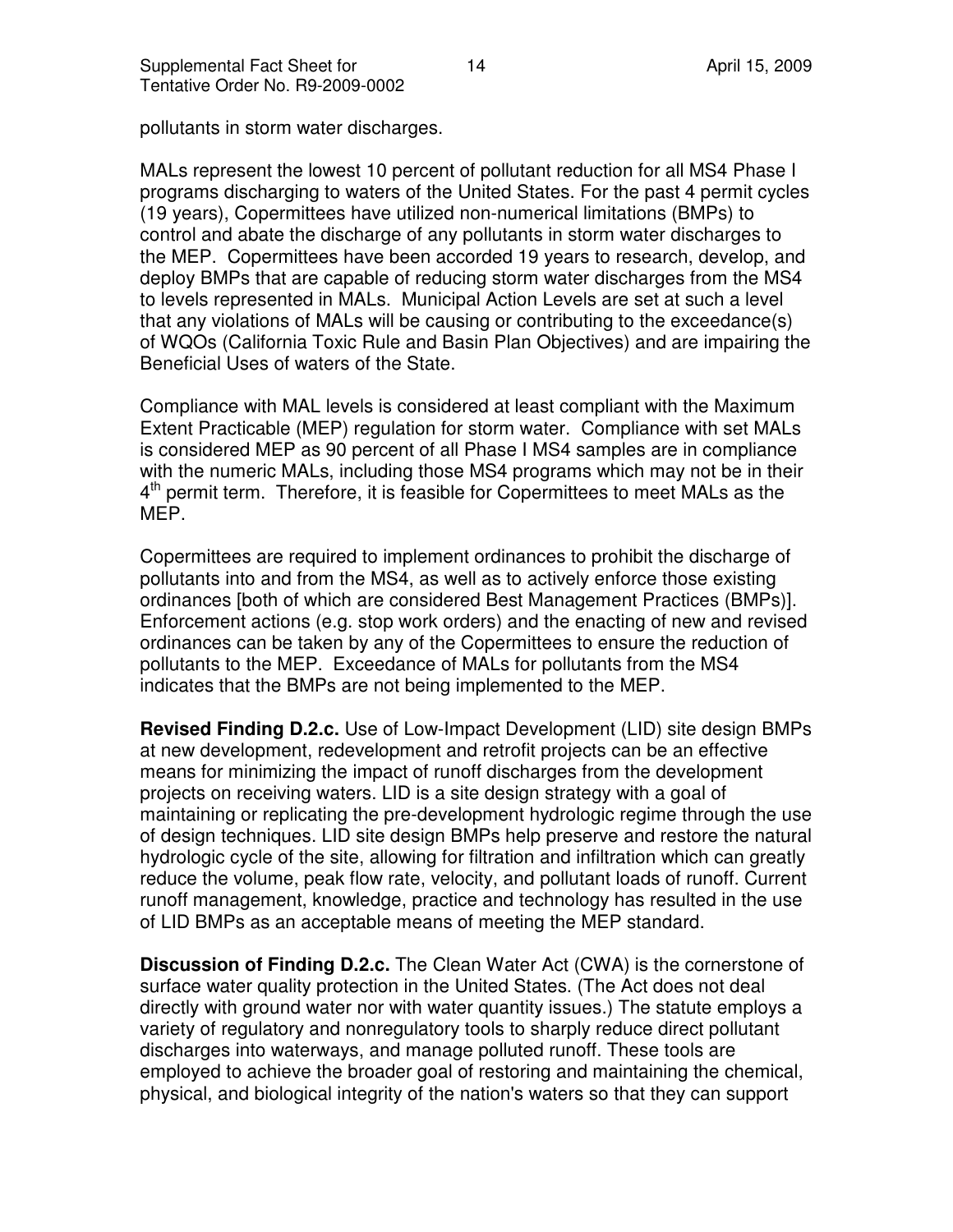$\overline{1}$ 

the protection and propagation of fish, shellfish, wildlife and recreation in and on the water.

Increasing the volume, velocity, frequency and discharge duration of storm water runoff from developed areas will eventually greatly accelerate downstream erosion, impair stream habitat in natural drainages, and negatively impact beneficial uses. Development and urbanization increase pollutant loads and volume while simultaneously increasing impervious area. Impervious surfaces can neither absorb water nor remove pollutants and thus lose the purification and infiltration provided by naturally vegetated soil. Furthermore, impervious surfaces tend to concentrate pollutants on the top of the surface that are then washed off into the MS4 and waters of the State in a concentrated manner. The use of Low-Impact Development (LID) site design BMPs can be an effective means of minimizing the impact of runoff discharges on receiving waters. By reducing water pollution, reducing runoff and increasing groundwater recharge, LID helps to improve the quality of receiving surface waters, stabilize the flow rates of receiving waters (preventing downstream hydromodification), reduce downstream flooding and protect and enhance water supply sources. Current runoff management, knowledge, practice and technology has resulted in the use of LID BMPs as an acceptable means of meeting the MEP standard for storm water treatment.

Effective Impervious Area (EIA) is the portion of the impervious area or pervious area incapable of retaining, infiltrating or evaporating design storm flow that is hydrologically connected via sheet flow or a discrete hardened conveyance to a drainage system or a receiving water body. In the interim, EIA has been added as a metric to protect the Beneficial Uses of waters of the State.

Current municipal codes may oppose or hinder the design, use and implementation of specific elements of LID. These codes include, but are not limited to, emergency services access requirements, building landscape ordinances, building height limits and parking space requirements. It is essential for Copermittees to work with other responsible agencies and/or update codes that have the potential to impact the use of LID.

The Local Government Commission, a non-profit organization working to build livable communities, developed a set of principles known as the Ahwahnee Water Principles for Resource-Efficient Land Use<sup>14</sup> that provide the opportunity to reduce costs and improve the reliability and quality of our water resources. Implementation of LID incorporates several of the Ahwahnee principles such as:

1. "Community Design should be compact, mixed use, walkable and transit-oriented so that urban runoff pollutants are minimized and the open lands that absorb water are preserved to the maximum extent possible."

<sup>&</sup>lt;sup>14</sup> Local Government Commission, "The Ahwahnee Water Principles - A Blueprint for Regional Sustainability", http://water.lgc.org/Members/tony/docs/lgc\_water\_guide.pdf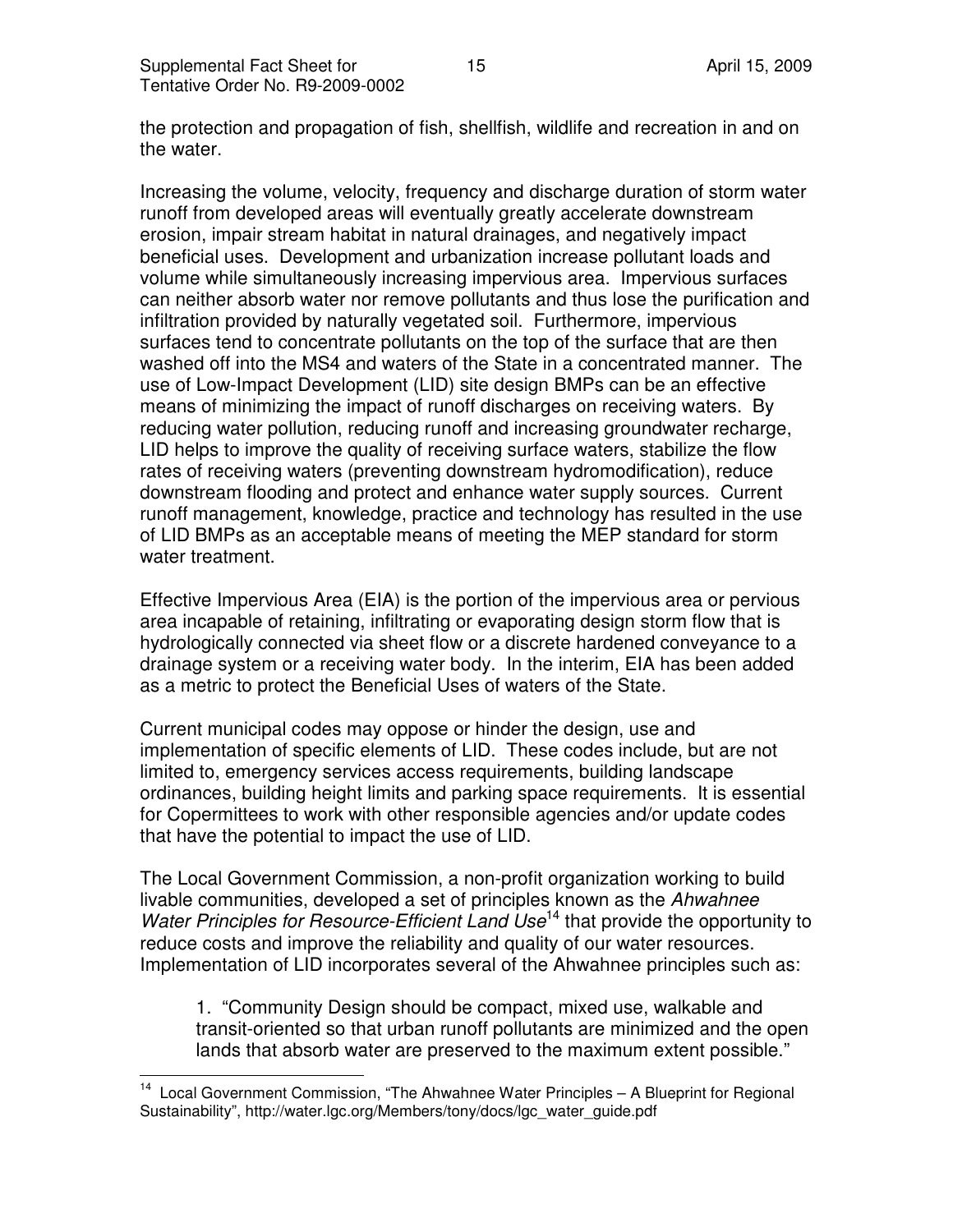3. "Water holding areas such as creek beds, recessed athletic fields, ponds, cisterns, and other features that serve to recharge groundwater, reduce runoff, improve water quality and decrease flooding should be incorporated into the urban landscape."

4. "All aspects of landscaping from the selection of plants to soil preparation and the installation of irrigation systems should be designed to reduce water demand, retain runoff, decrease flooding, and recharge groundwater."

5. "Permeable surfaces should be used for hardscape. Impervious surfaces such as driveways, streets, and parking lots should be minimized so that land is available to absorb storm water, reduce polluted urban runoff, recharge groundwater and reduce flooding."

**New Finding D.2.g.** The increased volume, velocity, frequency and discharge duration of storm water runoff from developed areas has the potential to greatly accelerate downstream erosion, impair stream habitat in natural drainages, and negatively impact beneficial uses. Development and urbanization increase pollutant loads and volume. Impervious surfaces can neither absorb water nor remove pollutants and thus lose the purification and infiltration provided by naturally vegetated soil.

**Discussion of Finding D.2.g.** Increasing the volume, velocity, frequency and discharge duration of storm water runoff from developed areas will eventually greatly accelerate downstream erosion, impair stream habitat in natural drainages, and negatively impact beneficial uses. Development and urbanization increase pollutant loads and volume while simultaneously increasing impervious area. Impervious surfaces can neither absorb water nor remove pollutants and thus lose the purification and infiltration provided by naturally vegetated soil.

Historic hydromodification impacts, such as concrete lining and channelization, have impacted the natural physical habitat of urban streams resulting in low Index of Biotic Integrity (IBI) scores. The Copermittee's 2006-2007 monitoring indicated decreased IBI scores in the urbanized watersheds. In the absence of water chemistry and toxicity impacts, these low scores were attributed to be a result of poor physical habitat conditions.<sup>15</sup>

Hydromodification impacts result in poor physical habitat conditions through streambed scour, erosion, vegetation displacement, sediment deposition, channelization and channel modifications. Increased sediment loads from hydromodification causes other impacts to physical habitats including increased turbidity which then may cause increased temperatures. In addition, an increased sediment load may have an increased biological content thereby increasing the sediment oxygen demand and lowering the dissolved oxygen

 $\overline{a}$ <sup>15</sup> Orange County Copermittees, Novemeber 15, 2007. 2006-2007 Unified Annual Progress Report Program Effectiveness Assessment (San Diego Region).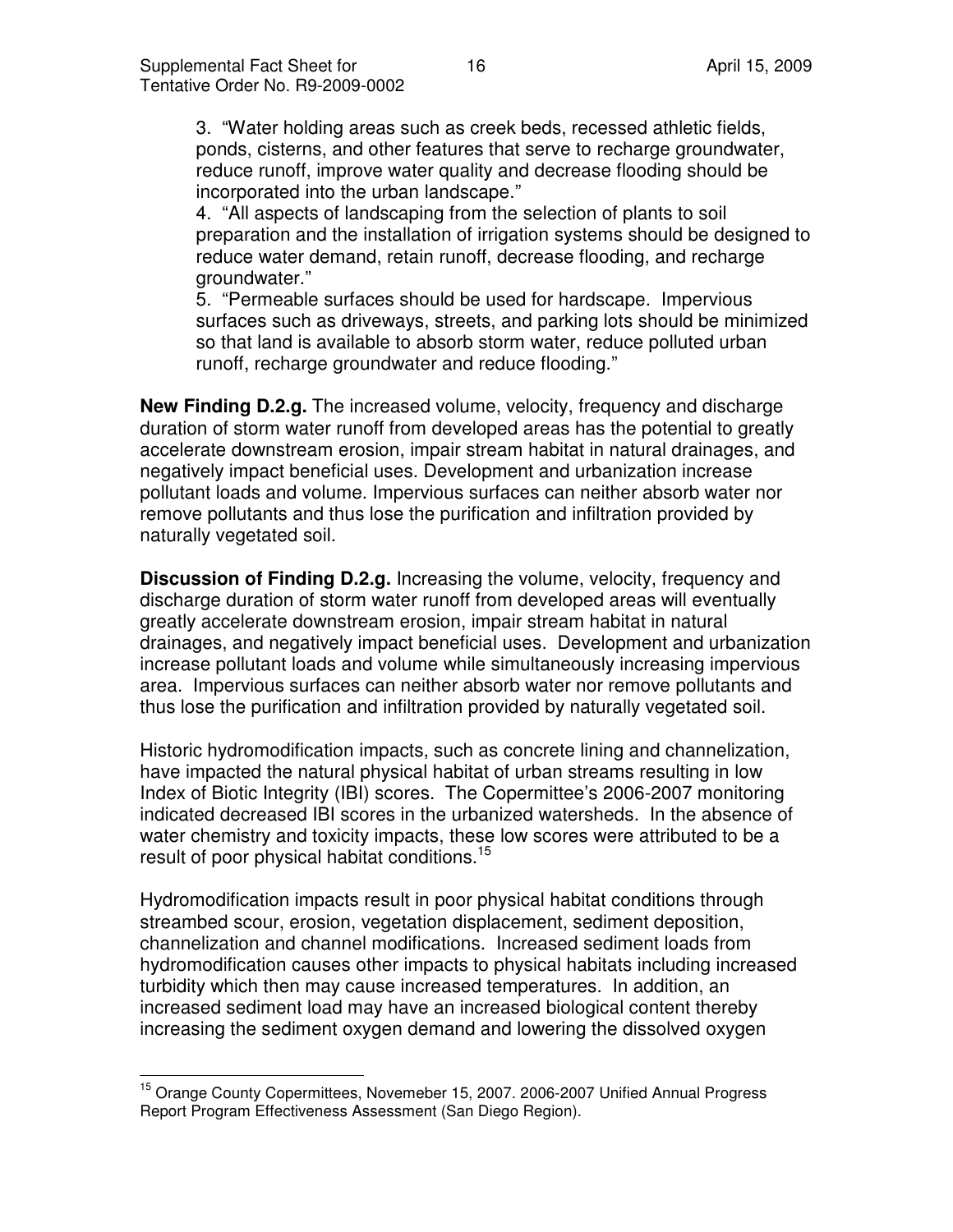available for aquatic life.<sup>16</sup>

A waiver of any hydromodification control requirements due to modified (e.g. concrete, rip rap, etc…) natural channels does not fully protect the Beneficial Uses of Waters of the State. Future restoration, stream re-naturalization, and the reduction of 303(d) listed pollutants are dependent on preventing and reducing physical impacts from hydromodification. The objective of the CWA is "to restore and maintain the chemical, *physical*, and biological integrity of the Nation's waters (emphasis added)." Furthermore, detention basins are a common BMP but behave hydrologically differently than distributed systems used in LID. Using LID, including the storage of flows for future re-use during dry weather (e.g. landscape irrigation), is an easier method to match pre-project hydrographs, while providing for storm water pollutant load reductions.

The goal of hydromodification requirements is to restore natural flow regimes and to restore habitats not meeting Beneficial Uses. The restoration of natural flow regimes is a major component necessary to protect and restore the physical, chemical and biological integrity of Waters of the State. One storm water metric, however, is not sufficient to fully protect the Beneficial Uses of waters of the State.<sup>17</sup> A Hydromodification Management Plan (HMP) will supplant the use of Effective Impervious Area as a singular metric, and must be developed incorporating LID as the main component in storm water flow control and pollutant reduction.

**New Finding D.3.i.** Retrofitting existing development with storm water treatment controls including LID, is necessary to address storm water discharges from existing development that may cause or contribute to a condition of pollution or a violation of water quality standards. Although SSMP BMPs are required for redevelopment, the current rate of redevelopment will not address water quality problems caused by hydromodification in a timely manner. Cooperation with private landowners is necessary to effectively identify, implement and maintain retrofit projects for the preservation, restoration, and enhancement of water quality.

**Discussion of Finding D.3.i.** Existing BMPs are not sufficient, as evidenced by 303(d) listings and exceedances of Water Quality Objectives from the Copermittees monitoring reports. More advanced BMPs, including the retrofitting of existing development with LID, are part of the iterative process. Based on the current rate of redevelopment compared to existing BMPs, the use of LID only on new and redevelopment will not adequately address current water quality problems, including downstream hydromodification. Retrofitting existing

 $\overline{a}$ <sup>16</sup> USEPA, National Management Measures to Control Nonpoint Source Pollution from Hydromodification, EPA 841-B-07-002, July 2007.

<sup>17</sup> Brian Bledsoe, Robert Hawley and Eric D. Stein. 2008. Stream channel classification and mapping systems: implications for assessing susceptibility to hydromodification effects in southern California. Southern California Coastal Water Research Project. Costa Mesa, CA.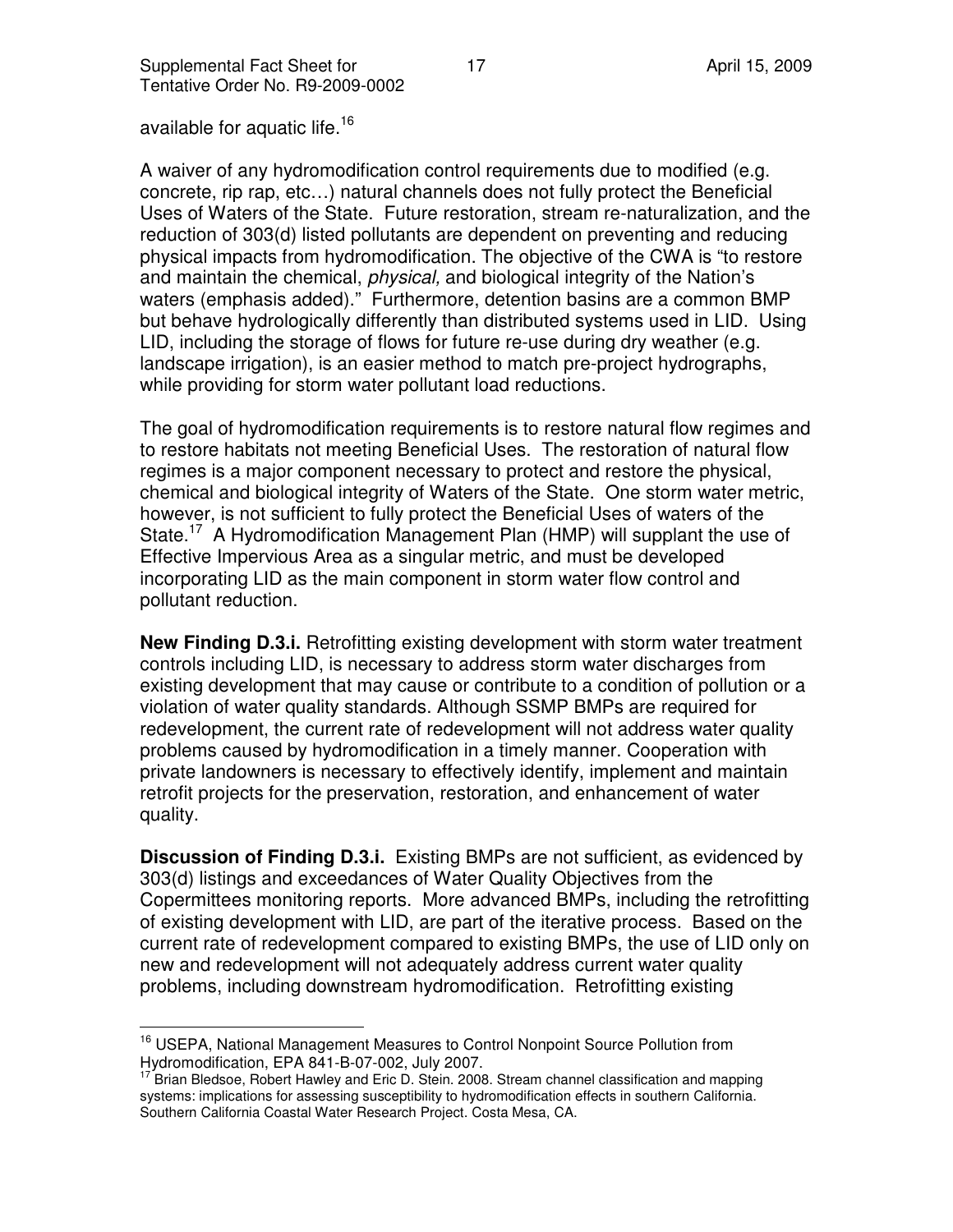development is practicable for a municipality through a systematic evaluation, prioritization and implementation plan focused on impaired water bodies, pollutants of concern, areas of downstream hydromodification, feasibility and effective communication and cooperation with private property owners.

**New Finding E.9.** Copermittees have operated and have proposed to continue developing and operating facilities that extract water from waters of the U.S., subject such extracted water to treatment, then discharge the treated water back to waters of the U.S. Without sufficient treatment processes, facilities that extract, treat, and discharge (FETDs) to waters of the U.S. may discharge effluent that does not support all designated beneficial uses. This Order does not regulate the discharge of said facilities.

**Discussion of Finding E.9.** It is more appropriate to regulate FETDs through an individual or regional permit. This does not, however, preclude these facilities from any enrollment requirements under the Statewide Industrial Storm Water permit for storm water runoff, from obtaining a CWA Section 401 Water Quality Certification, or consideration as a municipal or industrial facility under the requirements of this Order. The intake and subsequent discharge from FETDs will require a separate NPDES permit.

**New Finding E.10.** Multiple water bodies in Orange County have been identified as impaired and placed on the 303(d) list. On December 12, 2007, the Regional Board adopted a Basin Plan amendment to incorporate 19 TMDLs developed in Bacteria Impaired Waters TMDL Project I for Beaches and Creeks in the San Diego Region. This action meets requirements of section 303(d) of the Clean Water Act (CWA). The Basin Plan amendment process is authorized under section 13240 of the California Water Code. In 2004, the Bacteria Impaired Waters TMDL Project II included six bacteria impaired shorelines in Dana Point Harbor and San Diego Bay: Baby Beach in Dana Point Harbor and Shelter Island Shoreline Park, B Street, G Street Pier, Tidelands Park, and Chula Vista Marina in San Diego Bay. Since then, only Baby Beach in Dana Point Harbor and Shelter Island Shoreline Park in San Diego Bay can be confirmed as still impaired by indicator bacteria. On June 11, 2008 the Regional Board adopted a Basin Plan amendment to incorporate Bacteria Impaired Waters TMDL Project II for San Diego Bay and Dana Point Harbor Shorelines.

**New Finding E.11.** The San Diego Regional Board (Regional Board) finds storm water discharges from urban and developing areas in Orange County to be significant sources of certain pollutants that cause, may be causing, threatening to cause or contributing to water quality impairment in the waters of Orange County. Furthermore, as delineated in the CWA section 303(d) list, the Regional Board has found that there is a reasonable potential that municipal storm water and dry weather discharges from MS4s cause or may cause or contribute to an excursion above water quality standards for the following pollutants: Indicator Bacteria, Phosphorous, Toxicity and Turbidity. In accordance with CWA section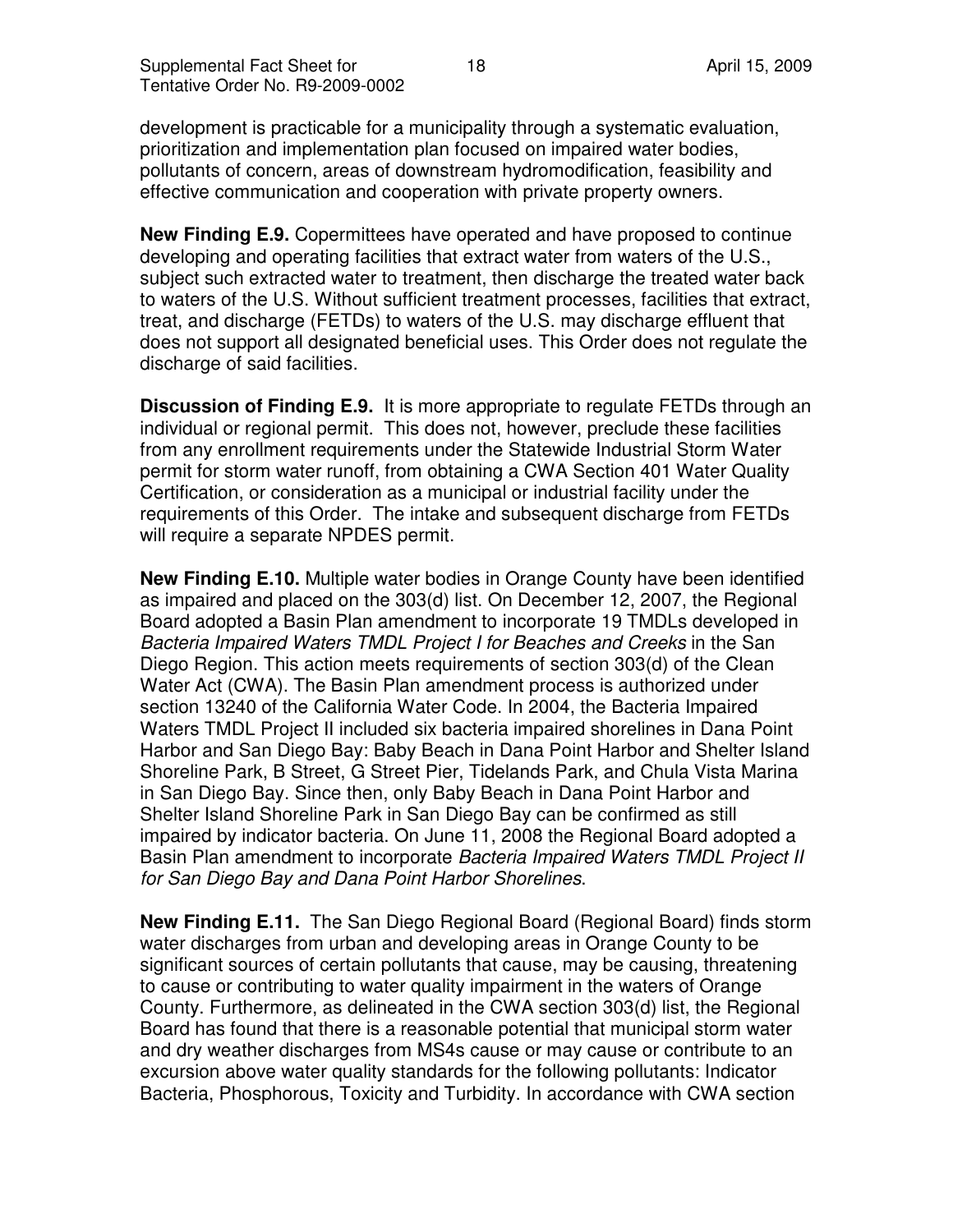303(d), the Regional Board is required to establish Total Maximum Daily Loads (TMDLs) for these pollutants to these waters to eliminate impairment and attain water quality standards. Therefore, certain early pollutant control actions and further pollutant impact assessments by the Copermittees are warranted and required pursuant to this Order.

**New Finding E.12.** This Order incorporates MS4 WLAs developed in TMDLs that have been adopted by the Regional Water Board and have been approved by the State Board, Office of Administrative Law and U.S. EPA. The TMDL WLAs in the Order are addressed using water quality-based numeric effluent limits (WQBELs) calculated at end-of-pipe. Water quality-based effluent limits for storm water discharges have been included within this Order. Non-storm water dry weather TMDLs have been included in this Order as water quality-based effluent limits. Adopted TMDLs will be addressed as Cleanup and Abatement Orders (CAOs) subject to approval and adoption by the Regional Board. Storm water compliance date(s), schedules and monitoring to assess compliance will be included within each adopted TMDL CAO, even if said date(s) do not fall within the term of this Order.

**Discussion of Finding E.10, E.11, E.12.** Section 303(d)(1)(A) of the Clean Water Act (CWA) requires that:

"Each state must identify those waters within its boundaries for which the effluent limitations…are not stringent enough to implement any water quality standard (WQS) applicable to such waters."

The CWA also requires states to establish a priority ranking of impaired waterbodies known as Water Quality Limited Segments and to establish Total Maximum Daily Loads (TMDLs) for such waters. This priority list of impaired waterbodies is called the Section 303(d) List. The current Section 303(d) List was approved by the State Water Resources Control Board (State Board) on October 25, 2006. On June 28, 2007 the 2006 303(d) list for California was given final approval by the United States Environmental Protection Agency (USEPA). Every two years the State of California is required by CWA section 303(d) and 40 CFR(130.7) to develop and submit to the USEPA for approval an updated 303(d) list of impaired waterbodies. The Regional Board is currently undergoing the required 2 year (2008) update for submittal to the State Board.

Multiple water bodies in Orange County have been identified as impaired and placed on the Section 303(d) list. The Regional Board has 78 current 303(d) listings for which TMDLs must be prioritized and subsequently developed. The 303(d) listing of a waterbody and subsequent TMDL development is required when regulations under current permits, such as Technology Based Effluent Limitations (TBELS), are not stringent enough to meet Water Quality Standards and protect the Beneficial Uses of Waters of the State. Table 1, below, describes the status of developed Total Maximum Daily Loads in Southern Orange County, Region 9. On December 12, 2007, the Regional Board adopted a Basin Plan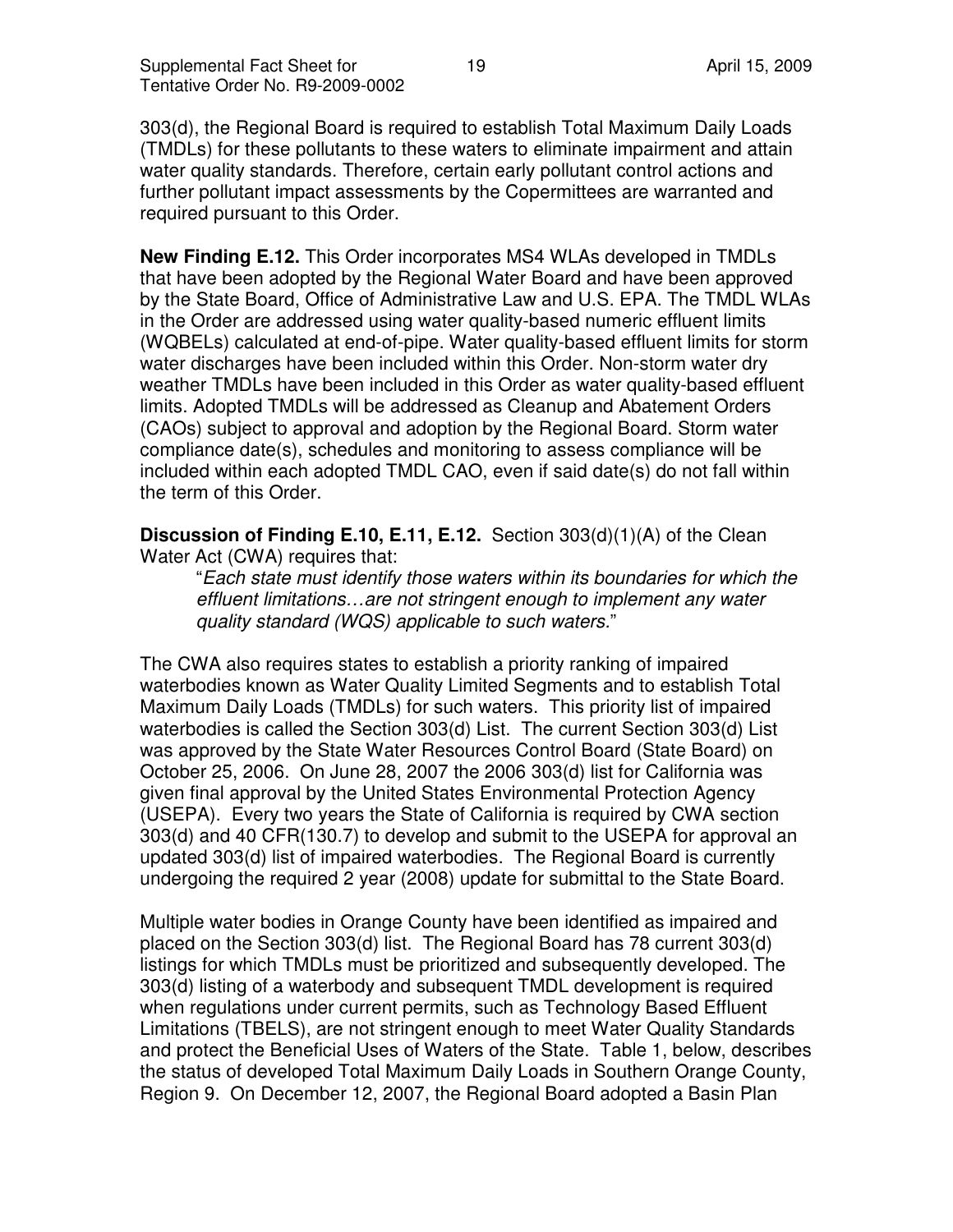amendment to incorporate 19 TMDLs developed in TMDLs for Indicator Bacteria Project I - Beaches and Creeks in the San Diego Region. In 2004, the Bacteria Impaired Waters TMDL Project II addressed six bacteria impaired shorelines including Baby Beach in Dana Point Harbor. On June 11, 2008 the Regional Board adopted a Basin Plan amendment to incorporate TMDLs for Indicator Bacteria, Baby Beach in Dana Point Harbor and Shelter Island Shoreline Park in San Diego Bay. The TMDLs for Indicator Bacteria, Baby Beach in Dana Point Harbor and Shelter Island Shoreline Park in San Diego Bay are pending approval by the State Board, State Office of Administrative Law (OAL) and USEPA. The TMDLs for Indicator Bacteria Project I - Beaches and Creeks in the San Diego Region have been withdrawn by the Regional Board and are tentatively scheduled to reappear before the Regional Board in June, 2009.

| TMDL                                | <b>Regional Board</b> | <b>State Board</b> | State OAL | <b>USEPA</b> |
|-------------------------------------|-----------------------|--------------------|-----------|--------------|
|                                     | Approval              | Approval           | Approval  | Approval     |
| <b>TMDLs for Indicator Bacteria</b> | Adopted               | Withdrawn by       | n/a       | n/a          |
| Project I - Beaches and Creeks      | 12/12/2007            | Regional           |           |              |
| in the San Diego Region             |                       | Board              |           |              |
| <b>TMDLs for Indicator Bacteria</b> | Adopted               | Pending            | Pending   | Pending      |
| Baby Beach in Dana Point            | 06/11/2008            |                    |           |              |
| Harbor and Shelter Island           |                       |                    |           |              |
| Shoreline Park in San Diego Bay     |                       |                    |           |              |

Table 1. Status of Developed Total Maximum Daily Loads in Southern Orange County, Region 9.

Storm water discharges from developed and developing areas in Orange County are a significant source of certain pollutants that cause, may be causing, threatening to cause or contributing to water quality impairment in the waters of Orange County. Furthermore, the CWA section 303(d) list indicates that there is a reasonable potential that municipal storm water and dry weather discharges from MS4s cause or may cause or contribute to an excursion above water quality standards for the following pollutants: Indicator Bacteria, Phosphorous, Toxicity and Turbidity. In accordance with CWA section 303(d), the Regional Board is required to establish TMDLs for these pollutants in these waters to eliminate impairment and attain water quality standards. Per 40 CFR(130.7), WLAs are required for all point sources, including storm water and non-storm water discharges from MS4s. Therefore, focused pollutant control actions and further pollutant impact assessments by the Copermittees are warranted and required pursuant to this Order.

This Order addresses MS4 WLAs that have been adopted by the Regional Board and have been approved by the State Board, OAL and USEPA. WLAs are portions of a receiving water's loading capacity that is allocated to one of its existing or future point sources of pollution. The TMDL WLAs in the Order are addressed using water quality-based numeric effluent limits (WQBELs) calculated at end-of-pipe. WQBELs must be consistent with the assumptions and requirements of the WLAs.<sup>18</sup> Water quality-based effluent limits for storm

 $\overline{a}$ <sup>18</sup> Per 40 CFR 122.44(d)(1)(vii)(B)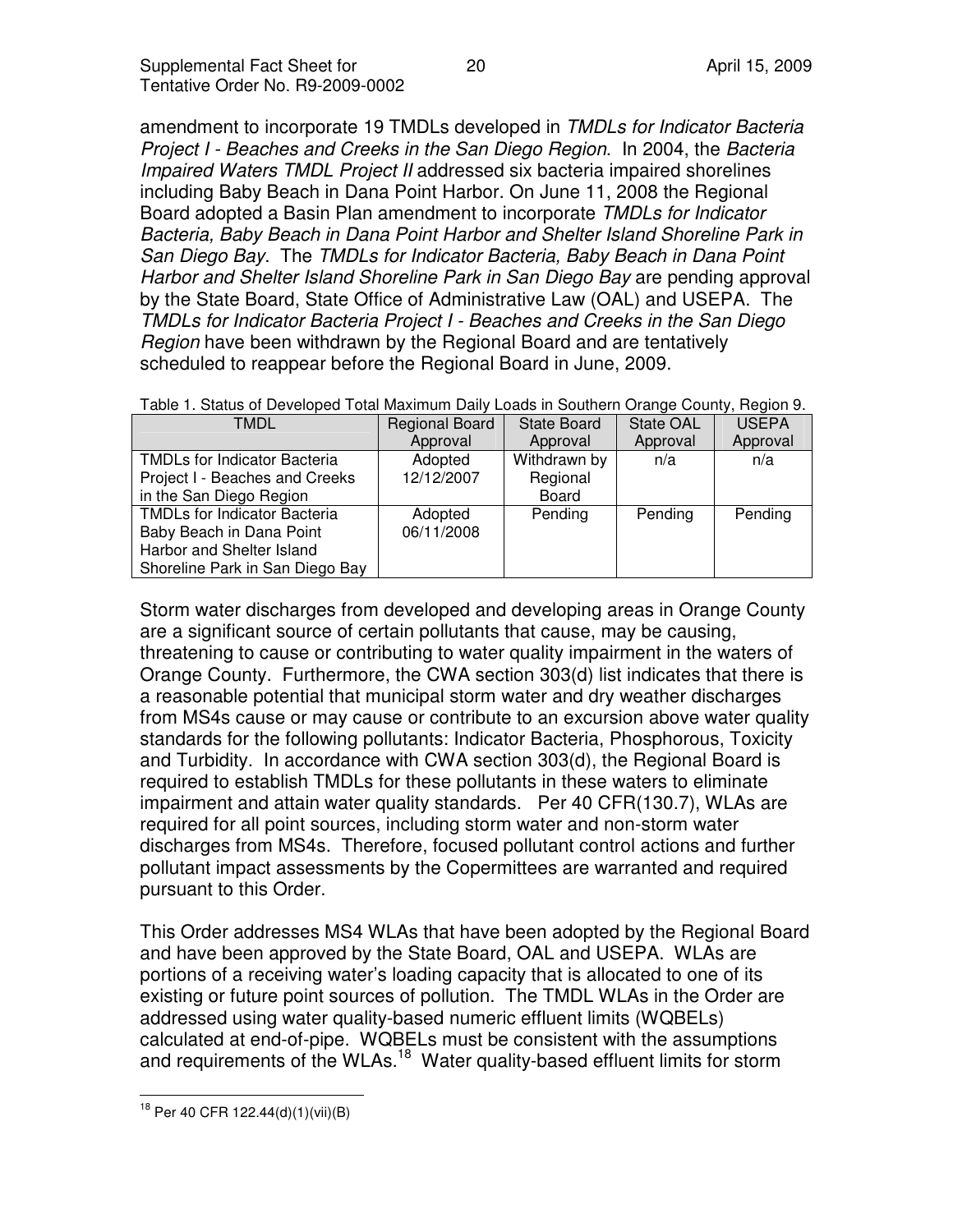water discharges have been included within this Order if the TMDL has received all necessary approvals. Non-storm water dry weather TMDLs have been included in this Order as WQBELs under Section C of the Tentative Order: Non-Storm Water Dry Weather Numeric Effluent Limits. Adopted TMDL WLAs and LAs will be addressed by Cease and Desist Orders (CDOs) approved by the Regional Board in a public process. Storm water compliance date(s), interim goals, schedules and monitoring to assess compliance will be included within each adopted TMDL CDO, even if said date(s) do not fall within the term of this Order. This Order will reference and require compliance with those CDOs and their included time schedules.

Assessment of compliance with WLAs is to be assessed at the point of discharge to the receiving water. TMDL WLAs evaluated end-of-pipe will be assessed using WQBELs. Determination of compliance may also be assessed within the receiving waters to evaluate program effectiveness and to assess overall water quality.

Cease and Desist Orders (CDOs) are adopted pursuant to CWC Sections 13301- 13303. CDOs may be issued to dischargers violating or threatening to violate Waste Discharge Requirements (WDRs) or prohibitions prescribed by the Regional Board or the State Board. CDOs may be issued to dischargers with chronic non-compliance problems that are rarely amenable via a short-term solution. Compliance may involve extensive capital improvements and/or operational changes. The CDO will contain a compliance schedule, including interim deadlines, interim effluent limits, and a final compliance date.

Please note that the version of the Tentative Order released on March 13, 2009 stated that Clean-up and Abatement Orders (CAOs) will be the primary regulatory tool containing the majority of TMDL Implementation information. While CAOs may be used, Cease and Desist Orders (CDOs) with time schedules are expected to be the central regulatory instrument for TMDL Implementation.

**New Finding E.13.** Basin Plan Prohibition 5 in Attachment A of the Permit states "The discharge of waste to inland surface waters, except in cases where the quality of the discharge complies with applicable receiving water quality objectives, is prohibited." Taken together with Finding C.1 and Discharge Prohibition 4, the Copermittees discharge from the MS4 is required to meet receiving water limitations.

**Discussion of Finding E.13.** Since runoff from an MS4 contains waste, as defined in the CWC, and pollutants that adversely affect the quality of the waters of the State, the discharge of MS4 runoff is a "discharge of pollutants from a point source" into waters of the U.S. as defined in the CWA. Under the San Diego Region Basin Plan, the discharge of waste to inland surface waters is prohibited unless the discharge meets the water quality objectives of the receiving waters. Thus, pursuant to the Basin Plan, MS4 discharges are required to meet water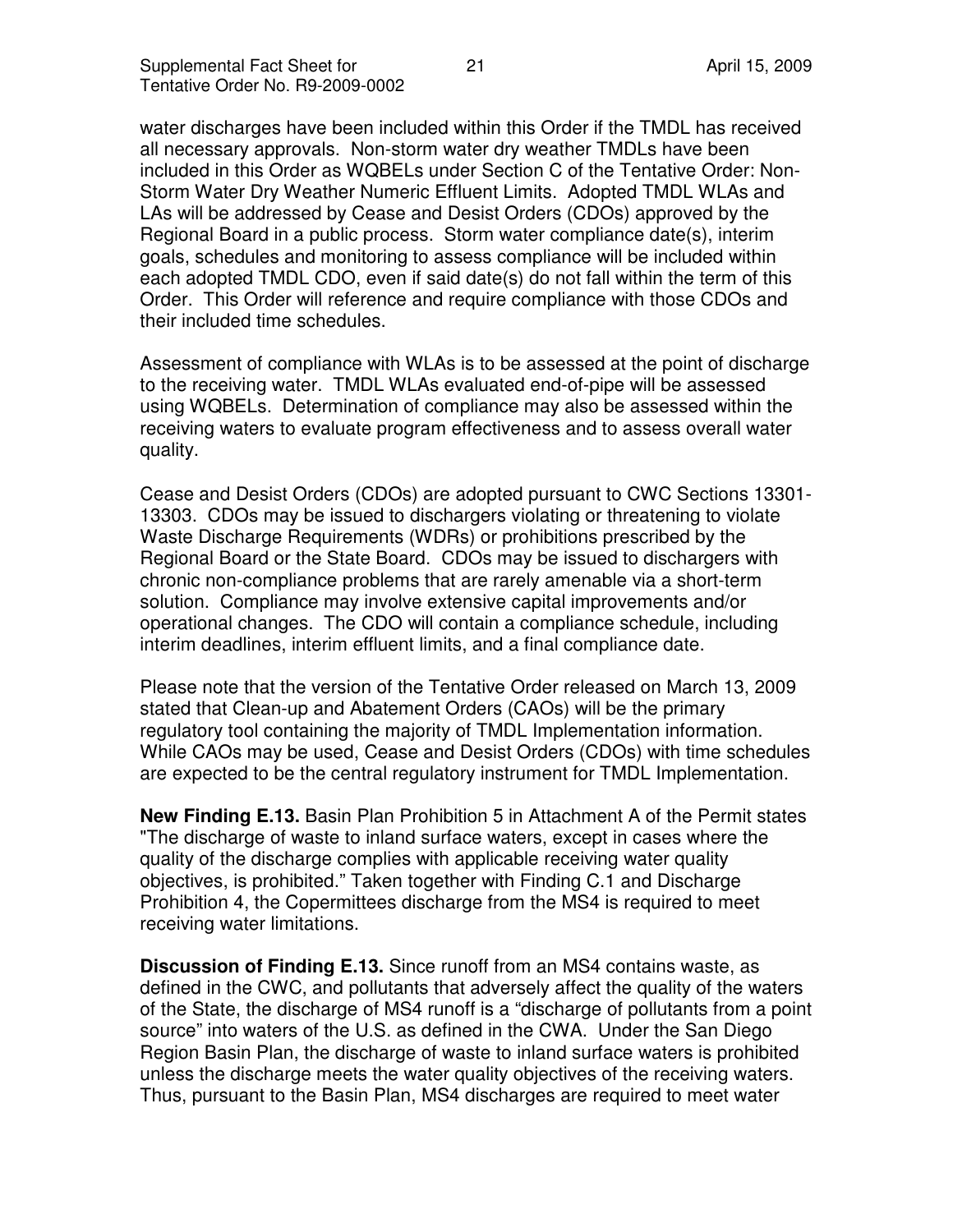quality objectives as outlined in the Basin Plan for the receiving water of the discharge.

# **III. DIRECTIVES**

This section discusses significant changes which have been made to the requirements of the Tentative Order from the requirements which were previously included in Tentative Order No. R9-2008-0001. For each section of the Order than has been changed there is a discussion which describes the change that was made and provides the rationale and/or description of the change.

## **Prohibitions and Receiving Water Limitations**

**A.3:** The State Policy with respect to maintaining high quality waters has been added to clarify that discharges from the MS4 that cause or contribute to a violation of the Policy for high quality waters is prohibited.

**A.3.a:** Section removed for clarity.

**A.3.a.1:** Section modified for clarity.

**A.3.b:** Section modified to ensure the iterative process for storm water discharges is being met.

**A.5:** Section has been added to ensure that MS4 prohibitions are in compliance with the regulations of the California Ocean Plan for the portion of the MS4 that discharges directly to the Pacific Ocean.

## **Non-Storm Water Discharges**

**B.2:** Section has been modified by the removal of landscape irrigation, irrigation water and lawn watering from the list of non-storm water discharges that are not prohibited, i.e. landscape irrigation, irrigation water and lawn watering discharges into and from the MS4 are now prohibited. Saline swimming pool discharges have been added to the list provided the discharge is directly to a saline water body (see Finding C.14 and Discussion).

**B.5:** Section has been removed (see Finding E.9)

**B.5:** Section has been added to ensure that MS4 prohibitions are in compliance with the regulations of the California Ocean Plan.

## **Non-Storm Water Dry Weather Numeric Effluent Limits**

**C:** Section has been added to establish non-storm water dry weather numeric effluent limitations (see Finding C.14 and Discussion).

Non-exempted, non-storm water discharges are to be effectively prohibited from entering the MS4 or become subject to another NPDES permit (see Federal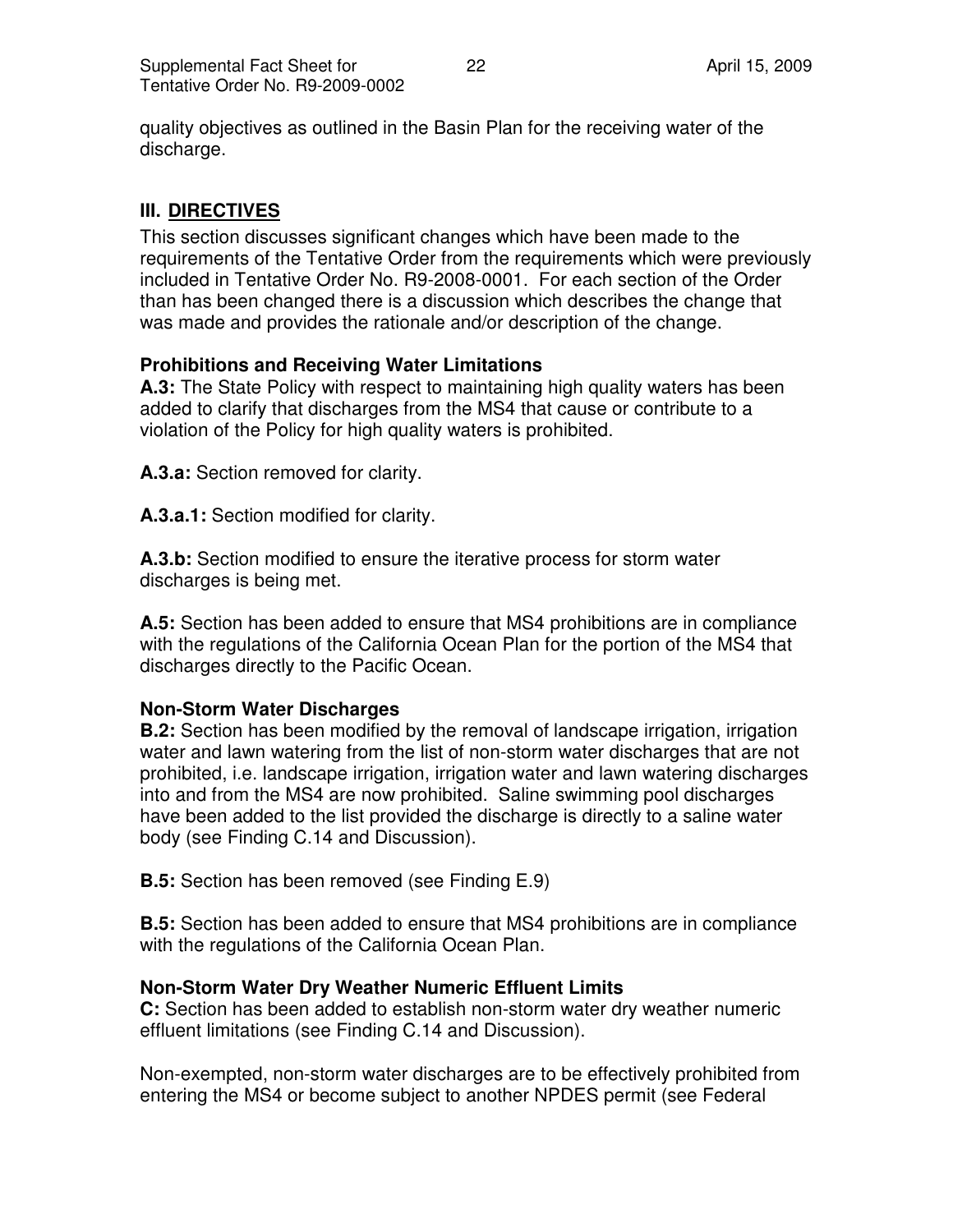Register, Vol. 55, No. 222, pg. 47995). Conveyances which continue to accept non-exempt, non-storm water discharges do not meet the definition of MS4 and are not subject to section  $402(p)(3)(B)$  of the CWA unless the discharges are issued separate NPDES permits. Instead, conveyances that continue to accept non-exempt, non-storm water discharges that do not have a separate NPDES permit are subject to sections 301 and 402 of the CWA (see Federal Register, Vol. 55, No. 222, pg. 48037).

## **Municipal Action Levels**

**D:** Section has been added to establish municipal action levels (see Finding D.1.h and Discussion).

#### **Legal Authority**

**E.1.b:** Duplicative language has been removed.

#### **Development Planning Component**

**F.1.a:** Section has been modified to include redevelopment projects in the General Plan. This change requires Copermittees to update their General Plan to include water quality and watershed protection for all new development and redevelopment projects.

**F.1.c:** Section has been modified to reflect the prohibition of over-irrigation runoff to the MS4, as well as LID requirements. Additionally, this section requires the use of native and/or low water use plants for landscaping, where feasible.

**F.1.d(4):** This Section has been modified to clarify some elements of low impact development.

**F.1.h:** This Section has been extensively modified. The waiver for discharges into degraded stream channels has been removed. If requirements for currently degraded channels are removed, there will be a diminished opportunity for future restoration of Beneficial Uses of that receiving water due to the lack of hydromodification controls.

The Hydromodification Criteria section has been modified to require a Hydromodification Plan, which is consistent with other Southern California MS4 permits. This is in direct response to comments from the USEPA on Tentative Order R9-2008-001.

For interim projects, a limit on the effective impervious area of 5 percent has been added. This is in direct response to comments from the USEPA on Tentative Order R9-2008-001. Additionally, the size of interim projects has been changed to include all Priority Development Projects. This has been modified to reflect the scale of development and redevelopment that occurs in Orange County.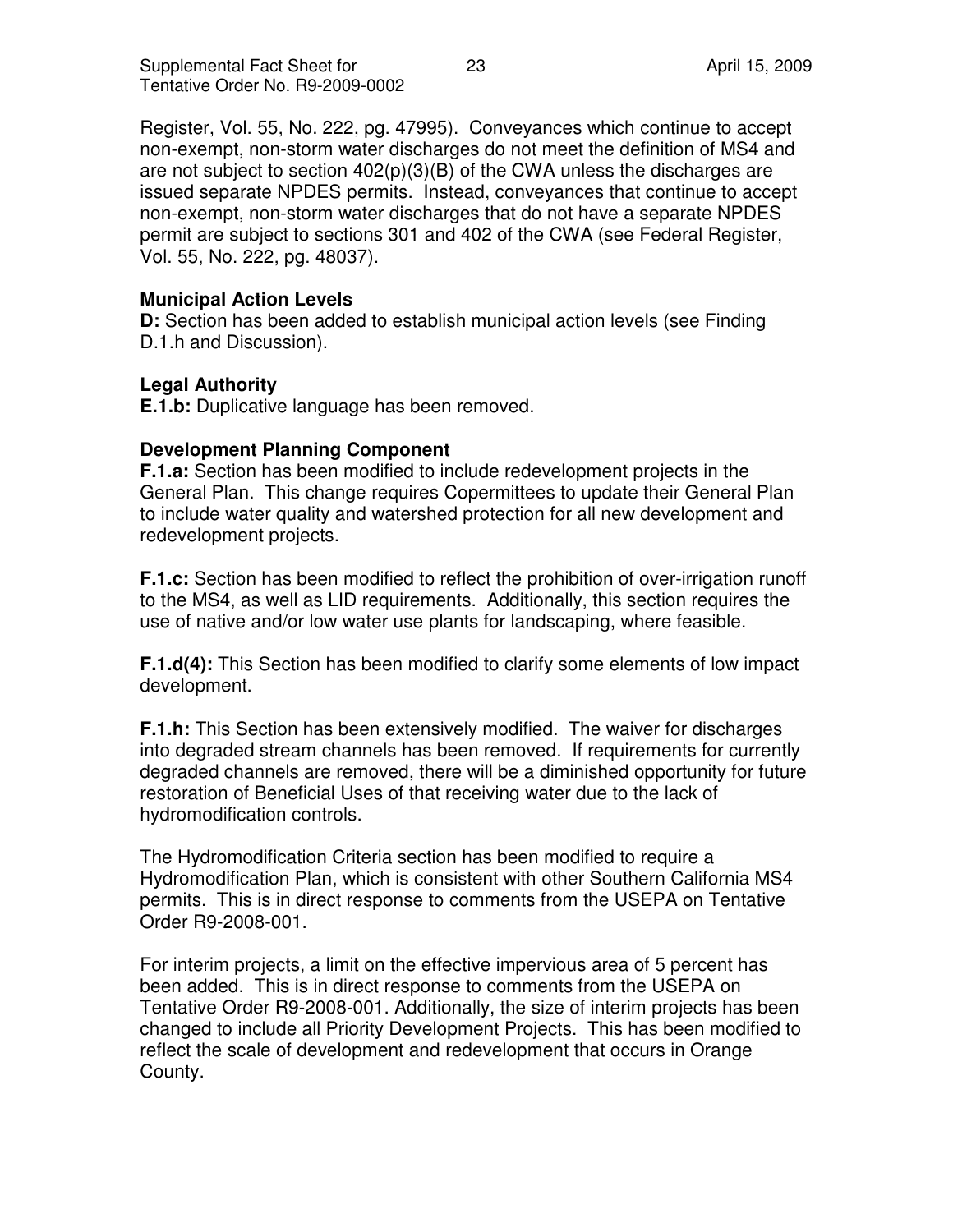## **Construction**

**F.2:** This section has additions to ensure the protection of threatened and endangered species and requires the consideration of potential impacts from the use of Active Treatment Systems. These requirements were added to ensure additional protection of the Beneficial Uses of waters of the State.

An additional requirement for notification to the Regional Board regarding construction sites has been added to this section. Copermittees are required to annually notify the Regional Board of construction sites that have potential violations. This was added to enhance Regional Board and Permittee communication and coordination in regulating construction sites.

## **Existing Development**

**F.3:** This Section has been modified with changes clarifying storm water and non-storm water discharges for all existing development and an additional reporting requirement for existing facilities subject to the General State Industrial Storm Water Permit or an individual NPDES permit.

A section has been added to require the retrofit of existing development (see Finding D.3.i and Discussion). This section contains specific requirements for the retrofit process.

An additional notification to the Regional Board regarding industrial sites has been added. Copermittees are required to annually notify the Regional Board of construction sites that have potential violations. This was added to enhance Regional Board and Permittee communication and coordination in regulating construction sites.

## **Illicit Discharge Detection and Elimination**

**F.4:** A requirement has been added requiring submittal of the GIS layers of the MS4 map within 365 days of Order adoption.

## **Watershed Runoff Management Program (WRMP)**

**G.1:** Multiple changes have been made to the WRMP Section. Section G.1.b has added requirements that Environmentally Sensitive Areas (ESAs) be added to the WRMP map, and that GIS layers of the map be provided to the Regional Board. The addition of ESAs is required to ensure WRMP planning and activities do not just consider receiving waters that are 303(d) listed when making decisions. Note that ESAs are inclusive of all 303(d) listed waters.

**Section G.1.c:** This section has been modified so that Copermittees are required to use the watershed assessment to set priorities and to provide BMP implementation and updates that are effective and in response to assessment results. The assessment protocol has been updated so Copermittees are required to consider degraded biological conditions, violations of permit prohibitions, and significant exceedances of the State Policy for maintaining high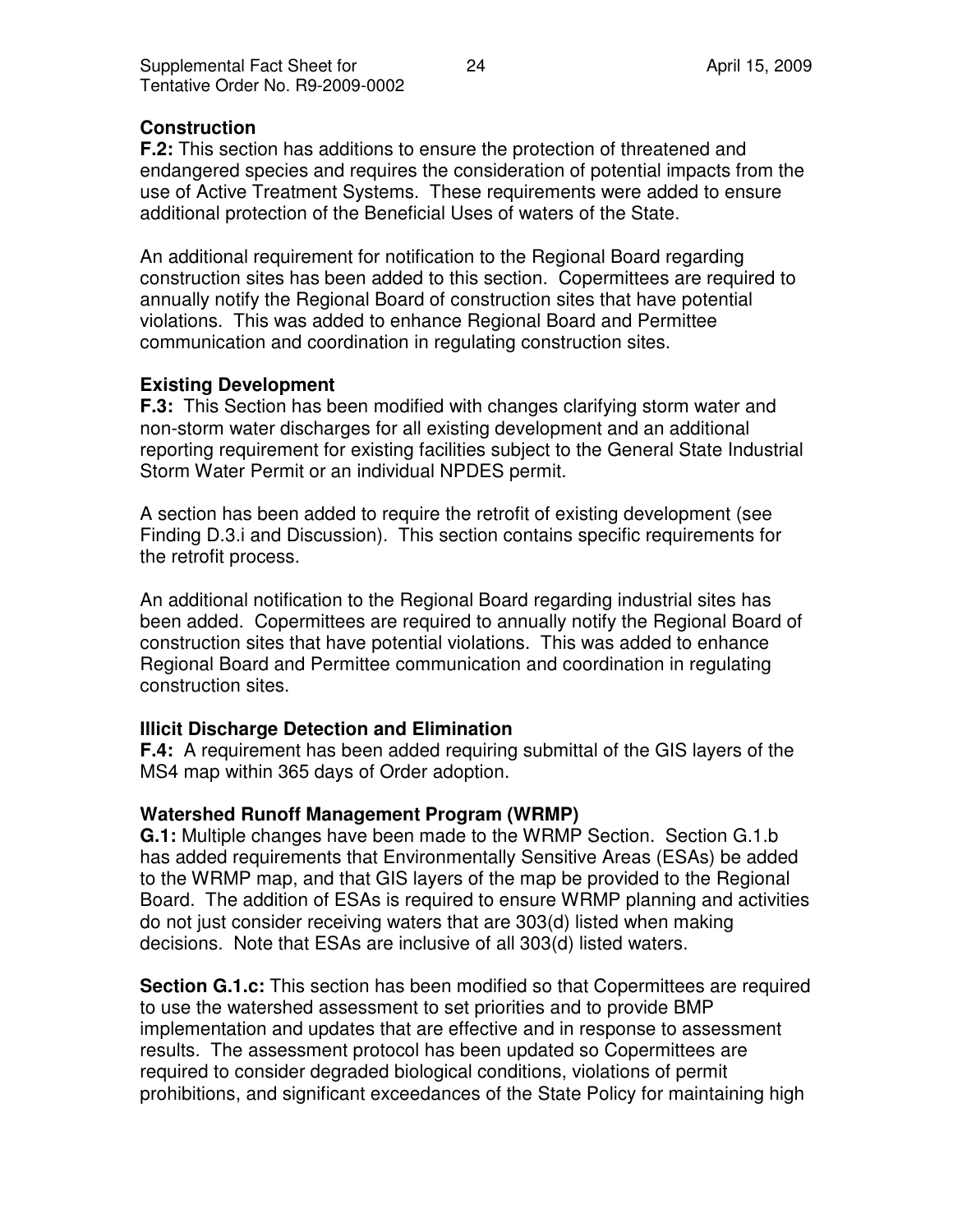quality waters. This has been added to ensure that the assessment considers additional potentially significant water quality problems when setting priorities. These annual assessments must also now consider monitoring, modeling and source identification.

**Section G.1.d.(3):** Section has been removed because it is unnecessary.

**Section G.1.e.:** Education activities have been removed as a Watershed Activity. While education is considered a vital component in improving water quality, measurable improvements from education are often difficult to ascertain. A requirement has been added to this section so that the Watershed Water Quality Activity must be put into effect as part of the iterative process for reducing storm water pollutants to the MEP and/or eliminating non-storm water runoff and pollutants. Results from Watershed Activities are now required to be used in the design and implementation of future Watershed Activities as part of the iterative process. Except for retrofitting existing development sites, Watershed Activities do not include projects that are otherwise required by the Regional Board. These requirements have been added to ensure the MEP standard for storm water is being met.

**G.2:** The annual water quality assessment must be reported with inclusion of the following additional requirements: 1) the identification of highest priorities, 2) a record of watershed meetings and collaborative progress, 3) the timeframe on selected WRMP activities and 4) the estimated pollutant reductions from proposed and implemented Watershed Activities. Additional reporting requirements have been added to articulate what is necessary in the iterative process.

**Section G.2.h-k:** requires that the Copermittees describe BMP implementation, analysis and documented pollutant reduction, as well as a schedule for adding or modifying BMPs. These requirements have been added to assess Permittee compliance with the iterative process and addressing storm water pollutants to the MEP.

**G.3:** The section includes a requirement for the Watershed Copermittees to develop and implement a workplan identifying and addressing the highest priority issues in the watershed identified in the water quality assessment. The workplan requirement has been added to ensure Copermittees are allocating resources and effort to address priority problems and document measurable gains in reducing storm water pollution to the MEP and in prohibiting illicit non-storm water discharges.

## **Total Maximum Daily Loads**

**I:** This section has been added to address any TMDLs that are adopted by the Regional Board. See Finding E.10 and Discussion.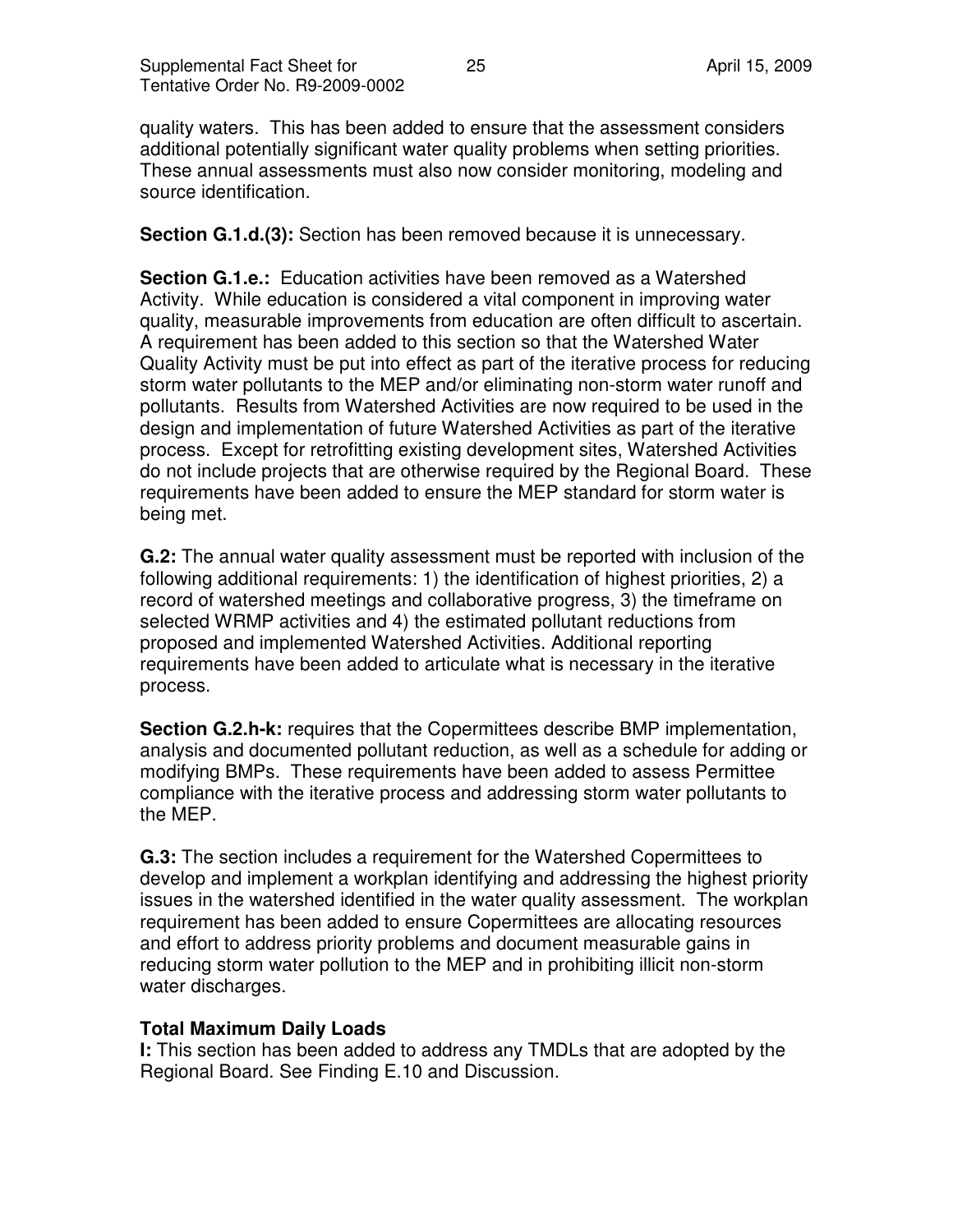## **Program Effectiveness Assessment and Reporting**

**J:** This section includes a requirement for the Copermittees to develop and implement a workplan identifying and addressing the highest priority issues in the watershed. The workplan requirement in the JRMP section has been added to ensure Copermittees are allocating resources and effort to address priority problems and pollutants identified in the watershed analysis. This section has been added to ensure Copermittees use the annual watershed water quality assessment to asses, adjust and tailor their JRMP programs.

## **Reporting**

**K:** The reporting requirements include two significant additions. The first addition is a summary reporting checklist which has been added to the reporting requirements. The checklist has been added to ensure that Copermittees evaluate and demonstrate compliance with all requirements in the Order. The second addition is that the table of annual reporting requirements is now required on a watershed basis. This is consistent with WRMP requirements in which assessment is done on a watershed basis. The table has been modified to include more specific reporting requirements.

# **IV. ATTACHMENTS**

## **Attachment C**

An additional section which includes acronyms and abbreviations has been added. This is to ensure clarity and prevent confusion of terms. Definitions have been added for new terms used in the permit to provide a clear understanding of their meaning and use.

## **Attachment D**

A Jurisdictional Runoff Management Program (JRMP) Annual Report Checklist has been added to the reporting requirements. This addition is to determine and ensure that all requirements of the permit are being met.

# **Attachment E**

Changes in the Monitoring and Reporting section have been made to provide additional information on improvement of runoff management efforts as required in this Order or through voluntary efforts by the Copermittees.

**Mass Loading Stations:** The frequency of monitoring has been modified with the removal of the Bight 2008-2009 exception year.

**Urban Stream Bioassessment:** Requirements for conducting bioassessment must now use SWAMP guidelines. This change is required to provide quality assurance and control when comparing MS4 required monitoring to SWAMP data. Bioassessment must now include algal taxonomic composition and